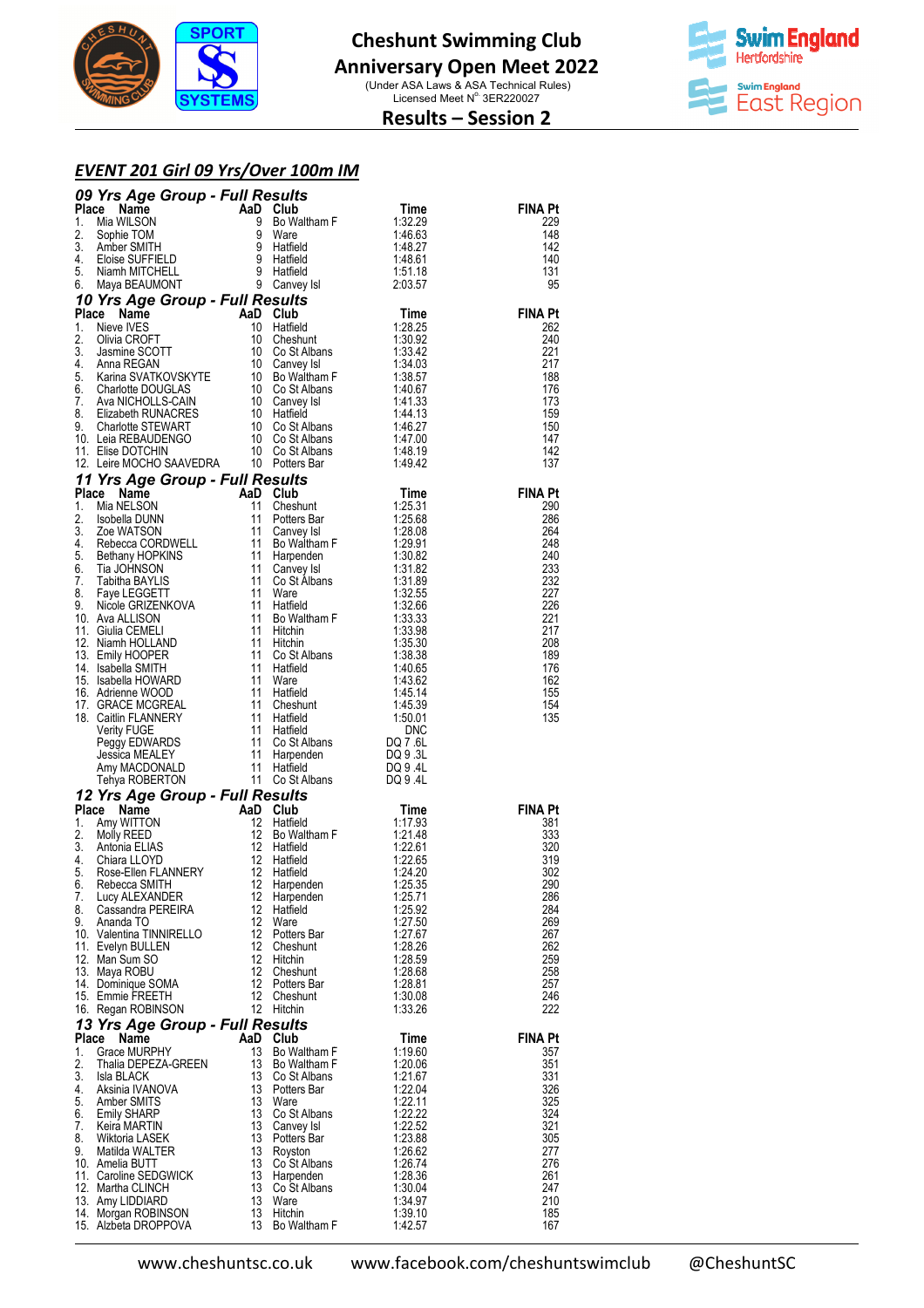

### **Anniversary Open Meet 2022**



|               |                                                                                      |     |                 |             | <b>Results – Session 2</b> |
|---------------|--------------------------------------------------------------------------------------|-----|-----------------|-------------|----------------------------|
|               | Alexandra PAPCIAK-WRON                                                               | 13  | Cheshunt        | DQ 7.6L     |                            |
|               | 14 Yrs Age Group - Full Results                                                      |     |                 |             |                            |
| <b>Place</b>  | Name                                                                                 | AaD | Club            | Time        | <b>FINA Pt</b>             |
| $1_{\cdot}$   | Grace WINGHAM                                                                        | -14 | Kettering       | 1:11.22     | 499                        |
| 2.            | Jemima CROSS                                                                         | 14  | Hitchin         | 1:14.14     | 442                        |
| 3.            | Ava BLACK                                                                            |     | 14 Co St Albans | 1:16.96     | 395                        |
| 4.            | Charlotte BRAKENBURY 14                                                              |     | Hitchin         | 1:18.53     | 372                        |
| $\frac{5}{6}$ | Amy WRIGHT                                                                           |     | 14 Bo Waltham F | 1:19.17     | 363                        |
|               | Annabelle TULETT                                                                     |     | 14 Bo Waltham F | 1:20.43     | 346                        |
| 7.            | Rose FAUSSET                                                                         |     | 14 Hitchin      | 1:20.95     | 340                        |
| 8.            | Darcey MCMULLINS 14                                                                  |     | Cheshunt        | 1:21.16     | 337                        |
| 9.            | Chloe ALTON                                                                          |     | 14 Potters Bar  | 1:22.01     | 327                        |
| 10.           | 14 Cheshunt<br><b>Molly BARTUP</b>                                                   |     |                 | 1:22.04     | 326                        |
| 11.           | Grace SOFOKLEOUS-AMES<br>Tiana RASTI 14 Potters Bar<br>Childe TANNER 14 Bo Waltham F |     |                 | 1:24.26     | 301                        |
|               | 12. Tiana RASTI                                                                      |     |                 | 1:24.35     | 300                        |
| 13.           |                                                                                      |     |                 | 1:26.33     | 280                        |
| 14.           | Nicole VECERE                                                                        |     | 14 Cheshunt     | 1:27.00     | 274                        |
| 15.           | India ROBINSON                                                                       |     | 14 Hitchin      | 1:27.26     | 271                        |
|               | 16. Aimee ALTON                                                                      |     | 14 Potters Bar  | 1:32.22     | 230                        |
|               | Leila ODARO-BURNETT                                                                  | 14  | Hatfield        | <b>DNC</b>  |                            |
|               | 15 Yrs/Over Age Group - Full Results                                                 |     |                 |             |                            |
|               | <b>Example 1</b> AaD Club<br>Place<br>Name                                           |     |                 | <b>Time</b> | <b>FINA Pt</b>             |
| 1.            | Olivia RILEY                                                                         | 15  | Hatfield        | 1:11.34     | 497                        |
| 2.            | Kelly SANDERS                                                                        |     | 34 Potters Bar  | 1:13.11     | 461                        |
| 3.            | Poppy REED<br>Emily BATCHELOR                                                        |     | 15 Bo Waltham F | 1:16.04     | 410                        |
| 4.            |                                                                                      |     | 15 Kettering    | 1:17.47     | 388                        |
| 5.            | Millie RICHARDSON                                                                    |     | 15 Hatfield     | 1:20.44     | 346                        |
| 6.            | Ashlee WILLETT                                                                       |     | 16 Cheshunt     | 1:20.84     | 341                        |
| 7.            | <b>B MACMILLAN GRIFFITHS</b>                                                         |     | 15 Bo Waltham F | 1:22.95     | 316                        |
| 8.            | Matilda HOLLINGSWORTH                                                                |     | 15 Bo Waltham F | 1:25.47     | 289                        |
| 9.            | Lauren DENT                                                                          | 15  | Harpenden       | 1:31.64     | 234                        |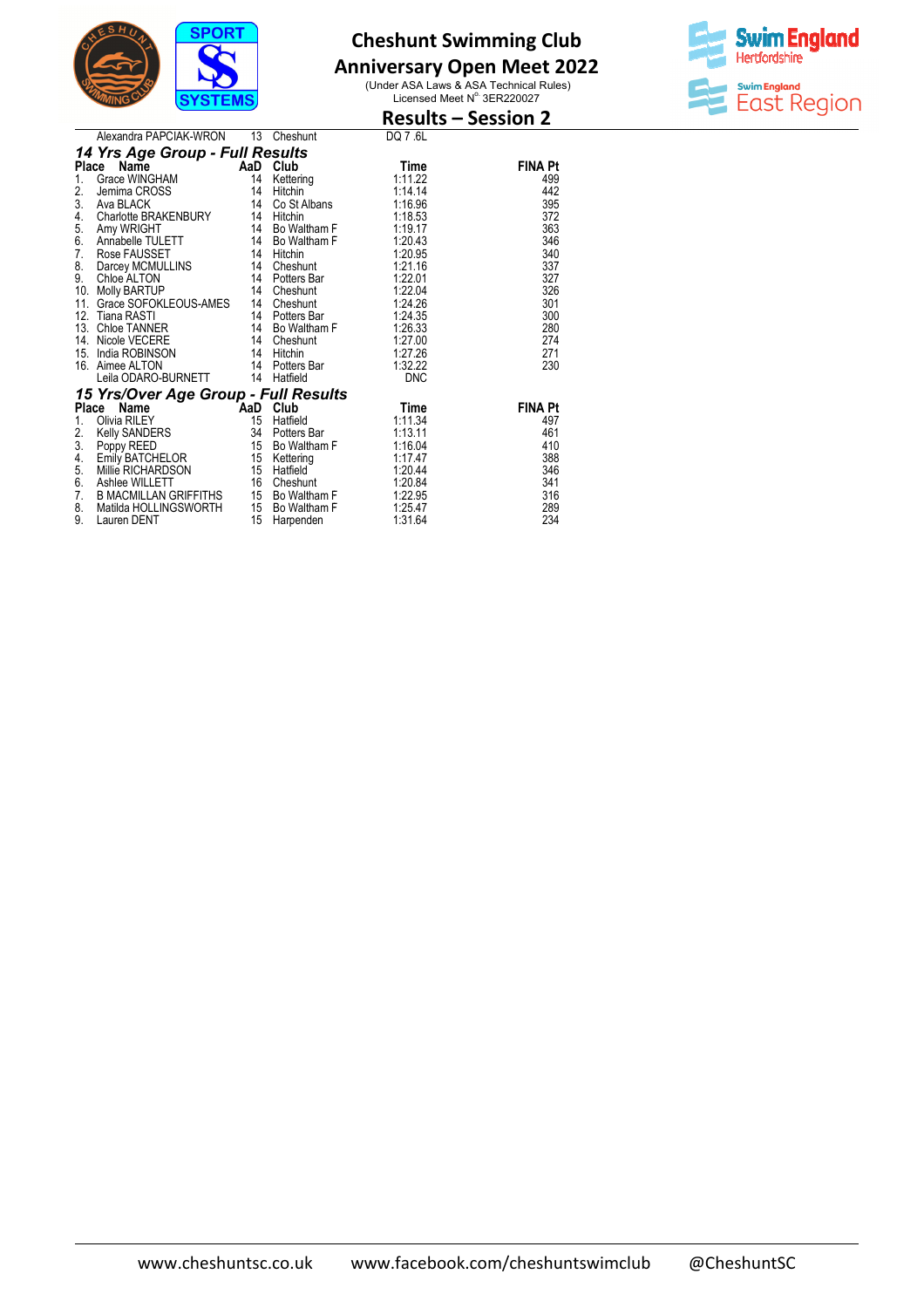

## **Anniversary Open Meet 2022**

(Under ASA Laws & ASA Technical Rules)<br>Licensed Meet N° 3ER220027



### **Results – Session 2**

#### *EVENT 202 Boy 09 Yrs/Over 100m IM s/Over*

|             | 09 Yrs Age Group - Full Results<br><b>Yrs Age Group - Full Results</b><br>Consumer CHEN<br>Youer CHEN<br>Time<br>The Band Club<br>Charles HALLAM<br>TABIO GIAMBRONE<br>TABIO GIAMBRONE<br>SCHIP - SCHIP CARVENSON<br>SCHIP - SCHIP CARVENS<br>TABIO GIAMBRONE<br>SCHIP - SCHIP CARVENS<br>TABI |                |                         |                                                                           |                       |
|-------------|------------------------------------------------------------------------------------------------------------------------------------------------------------------------------------------------------------------------------------------------------------------------------------------------|----------------|-------------------------|---------------------------------------------------------------------------|-----------------------|
| Place       |                                                                                                                                                                                                                                                                                                |                |                         |                                                                           | FINA Pt               |
| 1.<br>2.    |                                                                                                                                                                                                                                                                                                |                |                         |                                                                           | 106<br>93             |
| 3.          |                                                                                                                                                                                                                                                                                                |                |                         |                                                                           | 67                    |
|             |                                                                                                                                                                                                                                                                                                |                |                         |                                                                           |                       |
|             | 10 Yrs Age Group - Full Results<br><b>Yrs Age Group - Full Results</b><br><b>CC Name AaD Club</b> Time<br>Maximilian SOMA 10 Potters Bar<br>Charles HODGSON 10 Co St Albans 1:44.07<br>Aaron RAWNSLEY 10 Harpenden 1:49.47<br>Benjamin KIRK 10 Harpenden 1:57.84                               |                |                         |                                                                           |                       |
| Place<br>1. |                                                                                                                                                                                                                                                                                                |                |                         |                                                                           | <b>FINA Pt</b><br>124 |
| 2.          |                                                                                                                                                                                                                                                                                                |                |                         |                                                                           | 106                   |
| 3.          |                                                                                                                                                                                                                                                                                                |                |                         |                                                                           | 91                    |
| 4.          |                                                                                                                                                                                                                                                                                                |                |                         |                                                                           | 73                    |
|             | 11 Yrs Age Group - Full Results<br>11 Yrs Age Group - Full Results<br>2. Niccolo CAMILOTTI 11 Haffield<br>11 Haffield<br>11 Haffield<br>11 Haffield<br>11 Haffield<br>11 Haffield<br>11 Haffield<br>126.18<br>3. James HALLAM<br>4. Luigi GIAMBRONE<br>11 Cost Albans<br>5. Samuel BRANLE      |                |                         |                                                                           |                       |
|             |                                                                                                                                                                                                                                                                                                |                |                         |                                                                           | <b>FINA Pt</b><br>281 |
|             |                                                                                                                                                                                                                                                                                                |                |                         |                                                                           | 186                   |
|             |                                                                                                                                                                                                                                                                                                |                |                         |                                                                           | 163                   |
|             |                                                                                                                                                                                                                                                                                                |                |                         |                                                                           | 152<br>127            |
|             |                                                                                                                                                                                                                                                                                                |                |                         |                                                                           | 127                   |
|             |                                                                                                                                                                                                                                                                                                |                |                         |                                                                           | 118                   |
|             |                                                                                                                                                                                                                                                                                                |                |                         |                                                                           | 108<br>99             |
|             |                                                                                                                                                                                                                                                                                                |                |                         |                                                                           |                       |
|             | Harry GEORGE Croup - Full Results<br>12 Yrs Age Group - Full Results<br>1. Ashton BLAKE<br>1. Convey Isl<br>1. 1:16.18<br>2. Ramsey GILL<br>1. 2 Co St Albans<br>1.17.40<br>3. Finlay UNDERWOOD<br>12 Hatfield<br>5. Rufus KELLIE<br>5. Rufus KELLIE                                           |                |                         |                                                                           |                       |
|             |                                                                                                                                                                                                                                                                                                |                |                         |                                                                           | <b>FINA Pt</b>        |
|             |                                                                                                                                                                                                                                                                                                |                |                         |                                                                           | 270<br>258            |
|             |                                                                                                                                                                                                                                                                                                |                |                         |                                                                           | 255                   |
|             |                                                                                                                                                                                                                                                                                                |                |                         |                                                                           | 219                   |
|             |                                                                                                                                                                                                                                                                                                |                |                         |                                                                           | 217<br>216            |
|             |                                                                                                                                                                                                                                                                                                |                |                         |                                                                           | 211                   |
|             |                                                                                                                                                                                                                                                                                                |                |                         |                                                                           | 192                   |
|             |                                                                                                                                                                                                                                                                                                |                |                         |                                                                           | 183<br>172            |
|             |                                                                                                                                                                                                                                                                                                |                |                         |                                                                           | 154                   |
|             |                                                                                                                                                                                                                                                                                                |                |                         |                                                                           | 150<br>139            |
|             |                                                                                                                                                                                                                                                                                                |                |                         |                                                                           | 110                   |
|             |                                                                                                                                                                                                                                                                                                |                |                         |                                                                           |                       |
|             | 14. Framme Fivencois<br><b>13 Yrs Age Group - Full Results</b><br>1. Billy CYL<br>1. Billy CYL<br>1. Billy CYL<br>1. Billy CYL<br>1. Shilly CYL<br>1. Shilly CYL<br>1. Shilly CRU<br>1. Show Waltham F<br>5. Alexander MORDENTI<br>1. Show Waltham F<br>6.                                     |                |                         | $Time$<br>1.14.48                                                         | <b>FINA Pt</b>        |
|             |                                                                                                                                                                                                                                                                                                |                |                         | 1:17.71                                                                   | 289<br>255            |
|             |                                                                                                                                                                                                                                                                                                |                |                         |                                                                           | 231                   |
|             |                                                                                                                                                                                                                                                                                                |                |                         | 1:17.71<br>1:20.22<br>1:20.50<br>1:23.17<br>1:26.20<br>1:31.70<br>1:32.84 | 229                   |
|             |                                                                                                                                                                                                                                                                                                |                |                         |                                                                           | 208<br>186            |
|             |                                                                                                                                                                                                                                                                                                |                |                         |                                                                           | 155                   |
|             |                                                                                                                                                                                                                                                                                                |                |                         | 1:32.84                                                                   | 149                   |
|             |                                                                                                                                                                                                                                                                                                |                |                         | 1:36.52                                                                   | 133                   |
| Place       | 14 Yrs Age Group - Full Results<br>Name                                                                                                                                                                                                                                                        | AaD Club       |                         | Time                                                                      | <b>FINA Pt</b>        |
| 1.          | Alexander MENSHUTKIN                                                                                                                                                                                                                                                                           |                | 14 Kettering            | 1:07.93                                                                   | 381                   |
| 2.          | Daniel DOYLE                                                                                                                                                                                                                                                                                   | 14             | Kettering               | 1:10.44                                                                   | 342                   |
| 3.<br>4.    | Daniel WILLIAMS<br>Samuel BARNETT                                                                                                                                                                                                                                                              | 14<br>14       | Hatfield<br>Potters Bar | 1:11.15<br>1:11.47                                                        | 332<br>327            |
| 5.          | Alexander BALL                                                                                                                                                                                                                                                                                 | 14             | Potters Bar             | 1:12.93                                                                   | 308                   |
| 6.          | Alfie BULLOCK                                                                                                                                                                                                                                                                                  |                | 14 Cheshunt             | 1:14.83                                                                   | 285                   |
| 7.<br>8.    | R HIOTIS- SKLAVENITIS<br>Zhuoer CHEN                                                                                                                                                                                                                                                           | 14<br>14       | Hatfield<br>Potters Bar | 1:20.78<br>1:21.61                                                        | 227<br>220            |
| 9.          | Zane FROST                                                                                                                                                                                                                                                                                     | 14             | Canvey Isl              | 1:25.73                                                                   | 189                   |
|             | Toby MARTIN                                                                                                                                                                                                                                                                                    |                | 14 Harpenden            | <b>DNC</b>                                                                |                       |
|             | 15 Yrs/Over Age Group - Full Results                                                                                                                                                                                                                                                           |                |                         |                                                                           |                       |
| Place<br>1. | Name<br>Atikan TO                                                                                                                                                                                                                                                                              | AaD Club<br>15 | Ware                    | Time<br>1:05.20                                                           | <b>FINA Pt</b><br>431 |
| 2.          | <b>Ben DAVISON</b>                                                                                                                                                                                                                                                                             | 16             | Hatfield                | 1:05.80                                                                   | 420                   |
| 3.          | Thomas LIDDIARD                                                                                                                                                                                                                                                                                | 16             | Ware                    | 1:07.24                                                                   | 393                   |
| 4.<br>5.    | Nicholas SINCLAIR<br>Greg VIERCANT                                                                                                                                                                                                                                                             | 18<br>43       | Ware<br>Ware            | 1:09.24<br>1:10.24                                                        | 360<br>345            |
| 6.          | <b>Tobias SINCLAIR</b>                                                                                                                                                                                                                                                                         | 17             | Ware                    | 1:14.55                                                                   | 288                   |
| 7.          | Cian MCLOUGHLIN                                                                                                                                                                                                                                                                                | 15             | Potters Bar             | 1:15.67                                                                   | 276                   |
| 8.<br>9.    | Ethan HEALES<br>Charlie CROPLEY                                                                                                                                                                                                                                                                | 15<br>15       | Bo Waltham F<br>Hitchin | 1:16.91<br>1:17.14                                                        | 263<br>260            |
|             | 10. William BRAND                                                                                                                                                                                                                                                                              | 15             | Ware                    | 1:21.25                                                                   | 223                   |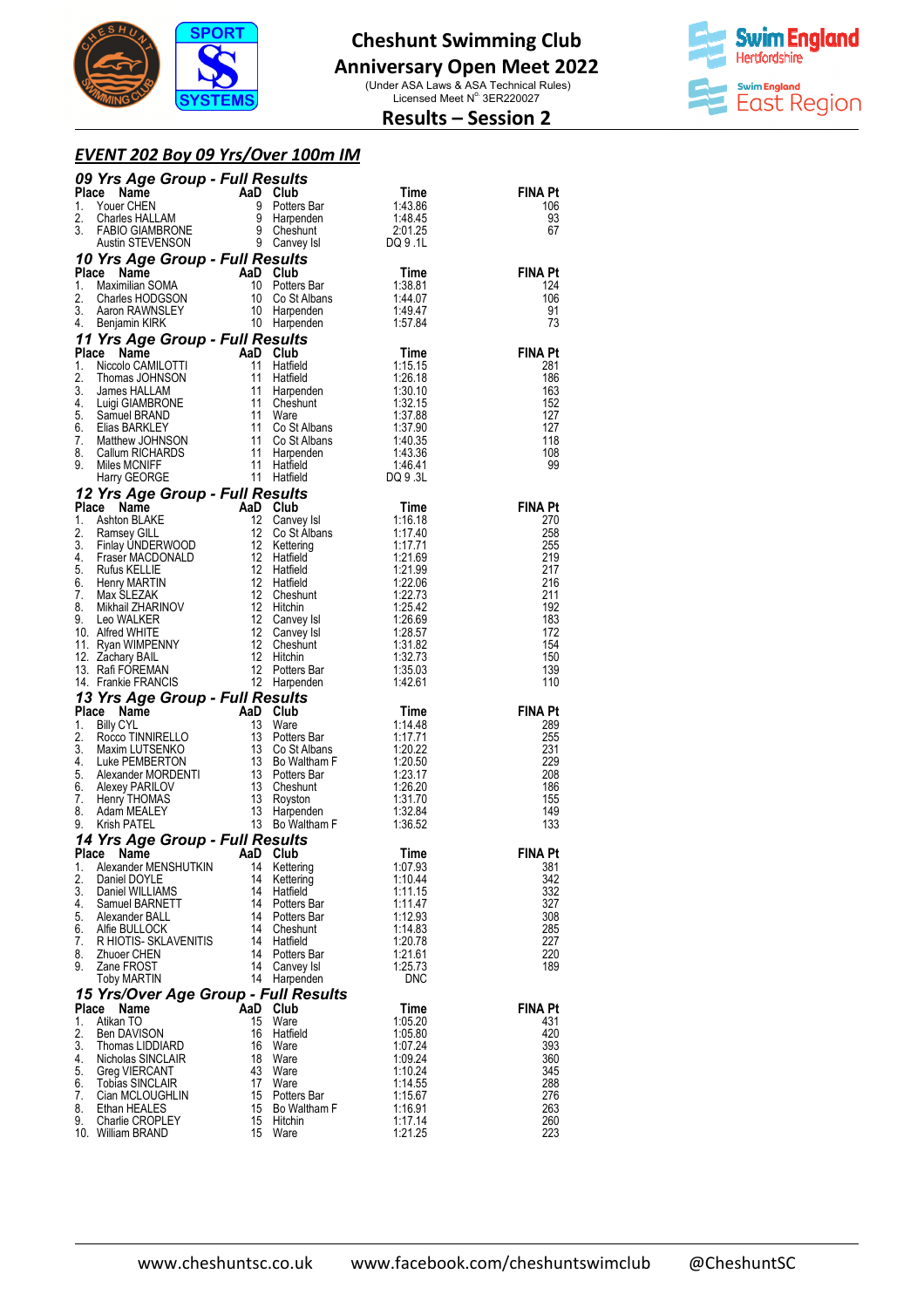



### **Results – Session 2**

#### *EVENT 203 Girl 09 Yrs/Over 50m Butterfly*

| <b>09 Yrs Age Group - Full Results<br/> These Name<br/> 1. Mia WILSON and Club Time<br/> 1. Mia WILSON 9 Potters Bar<br/> 1. Mia WILSON 9 Potters Bar<br/> 3. Amber SMITH<br/> 4. Eloise SUFFIELD 9 Hatfield<br/> 1. Ama REGAN<br/> 4. Eloise SUFFIELD 9 Hatfiel</b><br><b>FINA Pt</b><br>182<br>153<br>104<br>79<br><b>FINA Pt</b><br>201<br>186<br>168<br>155<br>148<br>141<br>135<br>132<br>99<br>96<br>81<br>58<br><b>FINA Pt</b><br>238<br>220<br>215<br>208<br>181<br>175<br>159<br>156<br>147<br>128<br>106<br>104<br>96<br>83<br>80<br>45<br>16. Hannah LUCUK 11 Harpenden 1:08.34<br><b>12 Yrs Age Group - Full Results</b><br>1. Amy WITTON 12 Hatfield 34.16<br>3. Mohia ELIAS 12 Buffield 34.5<br>3. Antonia ELIAS 12 Buffield 34.55<br>4. Valentina TINNIRELLO 12 Potters Bar<br>4. Cha<br><b>FINA Pt</b><br>363<br>359<br>351<br>285<br>239<br>234<br>233<br>212<br>189<br>186<br>165<br>156<br>93<br>13 Yrs Age Group - Full Results<br>Place<br>Club<br>FINA Pt<br>Name<br>AaD<br>Time<br>13<br>1.<br><b>Isabel MULLINGS</b><br>Cheshunt<br>33.97<br>369<br>2.<br>13<br>353<br>Fearne PEACH<br>34.48<br>Canvey Isl<br>3.<br>13<br>34.90<br>Honor BEVERSTOCK<br>Hatfield<br>340<br>4.<br>Thalia DEPEZA-GREEN<br>13<br>337<br>Bo Waltham F<br>35.03<br>5.<br>13<br>301<br>Amelia BUTT<br>36.35<br>Co St Albans<br>6.<br>13<br>37.15<br>282<br>Aksinia IVANOVA<br>Potters Bar<br>13<br>7.<br>37.50<br>274<br>Alicia EVANS<br>Kettering<br>13<br>8.<br>246<br><b>Emily SHARP</b><br>38.86<br>Co St Albans<br>9.<br>Alexandra PAPCIAK-WRON<br>13<br>39.33<br>238<br>Cheshunt<br>13<br>226<br>10. Matilda WALTER<br>39.98<br>Royston<br>13<br>219<br>11. Caroline SEDGWICK<br>40.39<br>Harpenden<br>12. Isla BLACK<br>13<br>212<br>Co St Albans<br>40.85<br>13<br>155<br>13. Martha CLINCH<br>Co St Albans<br>45.31<br>13<br>47.78<br>132<br>14. Alzbeta DROPPOVA<br>Bo Waltham F<br>15. ATHENA DEE<br>13<br>51.33<br>107<br>Cheshunt |  |  |  |
|-------------------------------------------------------------------------------------------------------------------------------------------------------------------------------------------------------------------------------------------------------------------------------------------------------------------------------------------------------------------------------------------------------------------------------------------------------------------------------------------------------------------------------------------------------------------------------------------------------------------------------------------------------------------------------------------------------------------------------------------------------------------------------------------------------------------------------------------------------------------------------------------------------------------------------------------------------------------------------------------------------------------------------------------------------------------------------------------------------------------------------------------------------------------------------------------------------------------------------------------------------------------------------------------------------------------------------------------------------------------------------------------------------------------------------------------------------------------------------------------------------------------------------------------------------------------------------------------------------------------------------------------------------------------------------------------------------------------------------------------------------------------------------------------------------------------------------------------------------------------------------------------------------------------------------------------------|--|--|--|
|                                                                                                                                                                                                                                                                                                                                                                                                                                                                                                                                                                                                                                                                                                                                                                                                                                                                                                                                                                                                                                                                                                                                                                                                                                                                                                                                                                                                                                                                                                                                                                                                                                                                                                                                                                                                                                                                                                                                                 |  |  |  |
|                                                                                                                                                                                                                                                                                                                                                                                                                                                                                                                                                                                                                                                                                                                                                                                                                                                                                                                                                                                                                                                                                                                                                                                                                                                                                                                                                                                                                                                                                                                                                                                                                                                                                                                                                                                                                                                                                                                                                 |  |  |  |
|                                                                                                                                                                                                                                                                                                                                                                                                                                                                                                                                                                                                                                                                                                                                                                                                                                                                                                                                                                                                                                                                                                                                                                                                                                                                                                                                                                                                                                                                                                                                                                                                                                                                                                                                                                                                                                                                                                                                                 |  |  |  |
|                                                                                                                                                                                                                                                                                                                                                                                                                                                                                                                                                                                                                                                                                                                                                                                                                                                                                                                                                                                                                                                                                                                                                                                                                                                                                                                                                                                                                                                                                                                                                                                                                                                                                                                                                                                                                                                                                                                                                 |  |  |  |
|                                                                                                                                                                                                                                                                                                                                                                                                                                                                                                                                                                                                                                                                                                                                                                                                                                                                                                                                                                                                                                                                                                                                                                                                                                                                                                                                                                                                                                                                                                                                                                                                                                                                                                                                                                                                                                                                                                                                                 |  |  |  |
|                                                                                                                                                                                                                                                                                                                                                                                                                                                                                                                                                                                                                                                                                                                                                                                                                                                                                                                                                                                                                                                                                                                                                                                                                                                                                                                                                                                                                                                                                                                                                                                                                                                                                                                                                                                                                                                                                                                                                 |  |  |  |
|                                                                                                                                                                                                                                                                                                                                                                                                                                                                                                                                                                                                                                                                                                                                                                                                                                                                                                                                                                                                                                                                                                                                                                                                                                                                                                                                                                                                                                                                                                                                                                                                                                                                                                                                                                                                                                                                                                                                                 |  |  |  |
|                                                                                                                                                                                                                                                                                                                                                                                                                                                                                                                                                                                                                                                                                                                                                                                                                                                                                                                                                                                                                                                                                                                                                                                                                                                                                                                                                                                                                                                                                                                                                                                                                                                                                                                                                                                                                                                                                                                                                 |  |  |  |
|                                                                                                                                                                                                                                                                                                                                                                                                                                                                                                                                                                                                                                                                                                                                                                                                                                                                                                                                                                                                                                                                                                                                                                                                                                                                                                                                                                                                                                                                                                                                                                                                                                                                                                                                                                                                                                                                                                                                                 |  |  |  |
|                                                                                                                                                                                                                                                                                                                                                                                                                                                                                                                                                                                                                                                                                                                                                                                                                                                                                                                                                                                                                                                                                                                                                                                                                                                                                                                                                                                                                                                                                                                                                                                                                                                                                                                                                                                                                                                                                                                                                 |  |  |  |
|                                                                                                                                                                                                                                                                                                                                                                                                                                                                                                                                                                                                                                                                                                                                                                                                                                                                                                                                                                                                                                                                                                                                                                                                                                                                                                                                                                                                                                                                                                                                                                                                                                                                                                                                                                                                                                                                                                                                                 |  |  |  |
|                                                                                                                                                                                                                                                                                                                                                                                                                                                                                                                                                                                                                                                                                                                                                                                                                                                                                                                                                                                                                                                                                                                                                                                                                                                                                                                                                                                                                                                                                                                                                                                                                                                                                                                                                                                                                                                                                                                                                 |  |  |  |
|                                                                                                                                                                                                                                                                                                                                                                                                                                                                                                                                                                                                                                                                                                                                                                                                                                                                                                                                                                                                                                                                                                                                                                                                                                                                                                                                                                                                                                                                                                                                                                                                                                                                                                                                                                                                                                                                                                                                                 |  |  |  |
|                                                                                                                                                                                                                                                                                                                                                                                                                                                                                                                                                                                                                                                                                                                                                                                                                                                                                                                                                                                                                                                                                                                                                                                                                                                                                                                                                                                                                                                                                                                                                                                                                                                                                                                                                                                                                                                                                                                                                 |  |  |  |
|                                                                                                                                                                                                                                                                                                                                                                                                                                                                                                                                                                                                                                                                                                                                                                                                                                                                                                                                                                                                                                                                                                                                                                                                                                                                                                                                                                                                                                                                                                                                                                                                                                                                                                                                                                                                                                                                                                                                                 |  |  |  |
|                                                                                                                                                                                                                                                                                                                                                                                                                                                                                                                                                                                                                                                                                                                                                                                                                                                                                                                                                                                                                                                                                                                                                                                                                                                                                                                                                                                                                                                                                                                                                                                                                                                                                                                                                                                                                                                                                                                                                 |  |  |  |
|                                                                                                                                                                                                                                                                                                                                                                                                                                                                                                                                                                                                                                                                                                                                                                                                                                                                                                                                                                                                                                                                                                                                                                                                                                                                                                                                                                                                                                                                                                                                                                                                                                                                                                                                                                                                                                                                                                                                                 |  |  |  |
|                                                                                                                                                                                                                                                                                                                                                                                                                                                                                                                                                                                                                                                                                                                                                                                                                                                                                                                                                                                                                                                                                                                                                                                                                                                                                                                                                                                                                                                                                                                                                                                                                                                                                                                                                                                                                                                                                                                                                 |  |  |  |
|                                                                                                                                                                                                                                                                                                                                                                                                                                                                                                                                                                                                                                                                                                                                                                                                                                                                                                                                                                                                                                                                                                                                                                                                                                                                                                                                                                                                                                                                                                                                                                                                                                                                                                                                                                                                                                                                                                                                                 |  |  |  |
|                                                                                                                                                                                                                                                                                                                                                                                                                                                                                                                                                                                                                                                                                                                                                                                                                                                                                                                                                                                                                                                                                                                                                                                                                                                                                                                                                                                                                                                                                                                                                                                                                                                                                                                                                                                                                                                                                                                                                 |  |  |  |
|                                                                                                                                                                                                                                                                                                                                                                                                                                                                                                                                                                                                                                                                                                                                                                                                                                                                                                                                                                                                                                                                                                                                                                                                                                                                                                                                                                                                                                                                                                                                                                                                                                                                                                                                                                                                                                                                                                                                                 |  |  |  |
|                                                                                                                                                                                                                                                                                                                                                                                                                                                                                                                                                                                                                                                                                                                                                                                                                                                                                                                                                                                                                                                                                                                                                                                                                                                                                                                                                                                                                                                                                                                                                                                                                                                                                                                                                                                                                                                                                                                                                 |  |  |  |
|                                                                                                                                                                                                                                                                                                                                                                                                                                                                                                                                                                                                                                                                                                                                                                                                                                                                                                                                                                                                                                                                                                                                                                                                                                                                                                                                                                                                                                                                                                                                                                                                                                                                                                                                                                                                                                                                                                                                                 |  |  |  |
|                                                                                                                                                                                                                                                                                                                                                                                                                                                                                                                                                                                                                                                                                                                                                                                                                                                                                                                                                                                                                                                                                                                                                                                                                                                                                                                                                                                                                                                                                                                                                                                                                                                                                                                                                                                                                                                                                                                                                 |  |  |  |
|                                                                                                                                                                                                                                                                                                                                                                                                                                                                                                                                                                                                                                                                                                                                                                                                                                                                                                                                                                                                                                                                                                                                                                                                                                                                                                                                                                                                                                                                                                                                                                                                                                                                                                                                                                                                                                                                                                                                                 |  |  |  |
|                                                                                                                                                                                                                                                                                                                                                                                                                                                                                                                                                                                                                                                                                                                                                                                                                                                                                                                                                                                                                                                                                                                                                                                                                                                                                                                                                                                                                                                                                                                                                                                                                                                                                                                                                                                                                                                                                                                                                 |  |  |  |
|                                                                                                                                                                                                                                                                                                                                                                                                                                                                                                                                                                                                                                                                                                                                                                                                                                                                                                                                                                                                                                                                                                                                                                                                                                                                                                                                                                                                                                                                                                                                                                                                                                                                                                                                                                                                                                                                                                                                                 |  |  |  |
|                                                                                                                                                                                                                                                                                                                                                                                                                                                                                                                                                                                                                                                                                                                                                                                                                                                                                                                                                                                                                                                                                                                                                                                                                                                                                                                                                                                                                                                                                                                                                                                                                                                                                                                                                                                                                                                                                                                                                 |  |  |  |
|                                                                                                                                                                                                                                                                                                                                                                                                                                                                                                                                                                                                                                                                                                                                                                                                                                                                                                                                                                                                                                                                                                                                                                                                                                                                                                                                                                                                                                                                                                                                                                                                                                                                                                                                                                                                                                                                                                                                                 |  |  |  |
|                                                                                                                                                                                                                                                                                                                                                                                                                                                                                                                                                                                                                                                                                                                                                                                                                                                                                                                                                                                                                                                                                                                                                                                                                                                                                                                                                                                                                                                                                                                                                                                                                                                                                                                                                                                                                                                                                                                                                 |  |  |  |
|                                                                                                                                                                                                                                                                                                                                                                                                                                                                                                                                                                                                                                                                                                                                                                                                                                                                                                                                                                                                                                                                                                                                                                                                                                                                                                                                                                                                                                                                                                                                                                                                                                                                                                                                                                                                                                                                                                                                                 |  |  |  |
|                                                                                                                                                                                                                                                                                                                                                                                                                                                                                                                                                                                                                                                                                                                                                                                                                                                                                                                                                                                                                                                                                                                                                                                                                                                                                                                                                                                                                                                                                                                                                                                                                                                                                                                                                                                                                                                                                                                                                 |  |  |  |
|                                                                                                                                                                                                                                                                                                                                                                                                                                                                                                                                                                                                                                                                                                                                                                                                                                                                                                                                                                                                                                                                                                                                                                                                                                                                                                                                                                                                                                                                                                                                                                                                                                                                                                                                                                                                                                                                                                                                                 |  |  |  |
|                                                                                                                                                                                                                                                                                                                                                                                                                                                                                                                                                                                                                                                                                                                                                                                                                                                                                                                                                                                                                                                                                                                                                                                                                                                                                                                                                                                                                                                                                                                                                                                                                                                                                                                                                                                                                                                                                                                                                 |  |  |  |
|                                                                                                                                                                                                                                                                                                                                                                                                                                                                                                                                                                                                                                                                                                                                                                                                                                                                                                                                                                                                                                                                                                                                                                                                                                                                                                                                                                                                                                                                                                                                                                                                                                                                                                                                                                                                                                                                                                                                                 |  |  |  |
|                                                                                                                                                                                                                                                                                                                                                                                                                                                                                                                                                                                                                                                                                                                                                                                                                                                                                                                                                                                                                                                                                                                                                                                                                                                                                                                                                                                                                                                                                                                                                                                                                                                                                                                                                                                                                                                                                                                                                 |  |  |  |
|                                                                                                                                                                                                                                                                                                                                                                                                                                                                                                                                                                                                                                                                                                                                                                                                                                                                                                                                                                                                                                                                                                                                                                                                                                                                                                                                                                                                                                                                                                                                                                                                                                                                                                                                                                                                                                                                                                                                                 |  |  |  |
|                                                                                                                                                                                                                                                                                                                                                                                                                                                                                                                                                                                                                                                                                                                                                                                                                                                                                                                                                                                                                                                                                                                                                                                                                                                                                                                                                                                                                                                                                                                                                                                                                                                                                                                                                                                                                                                                                                                                                 |  |  |  |
|                                                                                                                                                                                                                                                                                                                                                                                                                                                                                                                                                                                                                                                                                                                                                                                                                                                                                                                                                                                                                                                                                                                                                                                                                                                                                                                                                                                                                                                                                                                                                                                                                                                                                                                                                                                                                                                                                                                                                 |  |  |  |
|                                                                                                                                                                                                                                                                                                                                                                                                                                                                                                                                                                                                                                                                                                                                                                                                                                                                                                                                                                                                                                                                                                                                                                                                                                                                                                                                                                                                                                                                                                                                                                                                                                                                                                                                                                                                                                                                                                                                                 |  |  |  |
|                                                                                                                                                                                                                                                                                                                                                                                                                                                                                                                                                                                                                                                                                                                                                                                                                                                                                                                                                                                                                                                                                                                                                                                                                                                                                                                                                                                                                                                                                                                                                                                                                                                                                                                                                                                                                                                                                                                                                 |  |  |  |
|                                                                                                                                                                                                                                                                                                                                                                                                                                                                                                                                                                                                                                                                                                                                                                                                                                                                                                                                                                                                                                                                                                                                                                                                                                                                                                                                                                                                                                                                                                                                                                                                                                                                                                                                                                                                                                                                                                                                                 |  |  |  |
|                                                                                                                                                                                                                                                                                                                                                                                                                                                                                                                                                                                                                                                                                                                                                                                                                                                                                                                                                                                                                                                                                                                                                                                                                                                                                                                                                                                                                                                                                                                                                                                                                                                                                                                                                                                                                                                                                                                                                 |  |  |  |
|                                                                                                                                                                                                                                                                                                                                                                                                                                                                                                                                                                                                                                                                                                                                                                                                                                                                                                                                                                                                                                                                                                                                                                                                                                                                                                                                                                                                                                                                                                                                                                                                                                                                                                                                                                                                                                                                                                                                                 |  |  |  |
|                                                                                                                                                                                                                                                                                                                                                                                                                                                                                                                                                                                                                                                                                                                                                                                                                                                                                                                                                                                                                                                                                                                                                                                                                                                                                                                                                                                                                                                                                                                                                                                                                                                                                                                                                                                                                                                                                                                                                 |  |  |  |
|                                                                                                                                                                                                                                                                                                                                                                                                                                                                                                                                                                                                                                                                                                                                                                                                                                                                                                                                                                                                                                                                                                                                                                                                                                                                                                                                                                                                                                                                                                                                                                                                                                                                                                                                                                                                                                                                                                                                                 |  |  |  |
|                                                                                                                                                                                                                                                                                                                                                                                                                                                                                                                                                                                                                                                                                                                                                                                                                                                                                                                                                                                                                                                                                                                                                                                                                                                                                                                                                                                                                                                                                                                                                                                                                                                                                                                                                                                                                                                                                                                                                 |  |  |  |
|                                                                                                                                                                                                                                                                                                                                                                                                                                                                                                                                                                                                                                                                                                                                                                                                                                                                                                                                                                                                                                                                                                                                                                                                                                                                                                                                                                                                                                                                                                                                                                                                                                                                                                                                                                                                                                                                                                                                                 |  |  |  |
|                                                                                                                                                                                                                                                                                                                                                                                                                                                                                                                                                                                                                                                                                                                                                                                                                                                                                                                                                                                                                                                                                                                                                                                                                                                                                                                                                                                                                                                                                                                                                                                                                                                                                                                                                                                                                                                                                                                                                 |  |  |  |
|                                                                                                                                                                                                                                                                                                                                                                                                                                                                                                                                                                                                                                                                                                                                                                                                                                                                                                                                                                                                                                                                                                                                                                                                                                                                                                                                                                                                                                                                                                                                                                                                                                                                                                                                                                                                                                                                                                                                                 |  |  |  |
|                                                                                                                                                                                                                                                                                                                                                                                                                                                                                                                                                                                                                                                                                                                                                                                                                                                                                                                                                                                                                                                                                                                                                                                                                                                                                                                                                                                                                                                                                                                                                                                                                                                                                                                                                                                                                                                                                                                                                 |  |  |  |
|                                                                                                                                                                                                                                                                                                                                                                                                                                                                                                                                                                                                                                                                                                                                                                                                                                                                                                                                                                                                                                                                                                                                                                                                                                                                                                                                                                                                                                                                                                                                                                                                                                                                                                                                                                                                                                                                                                                                                 |  |  |  |
|                                                                                                                                                                                                                                                                                                                                                                                                                                                                                                                                                                                                                                                                                                                                                                                                                                                                                                                                                                                                                                                                                                                                                                                                                                                                                                                                                                                                                                                                                                                                                                                                                                                                                                                                                                                                                                                                                                                                                 |  |  |  |
|                                                                                                                                                                                                                                                                                                                                                                                                                                                                                                                                                                                                                                                                                                                                                                                                                                                                                                                                                                                                                                                                                                                                                                                                                                                                                                                                                                                                                                                                                                                                                                                                                                                                                                                                                                                                                                                                                                                                                 |  |  |  |
|                                                                                                                                                                                                                                                                                                                                                                                                                                                                                                                                                                                                                                                                                                                                                                                                                                                                                                                                                                                                                                                                                                                                                                                                                                                                                                                                                                                                                                                                                                                                                                                                                                                                                                                                                                                                                                                                                                                                                 |  |  |  |
|                                                                                                                                                                                                                                                                                                                                                                                                                                                                                                                                                                                                                                                                                                                                                                                                                                                                                                                                                                                                                                                                                                                                                                                                                                                                                                                                                                                                                                                                                                                                                                                                                                                                                                                                                                                                                                                                                                                                                 |  |  |  |

#### *14 Yrs Age Group - Full Results*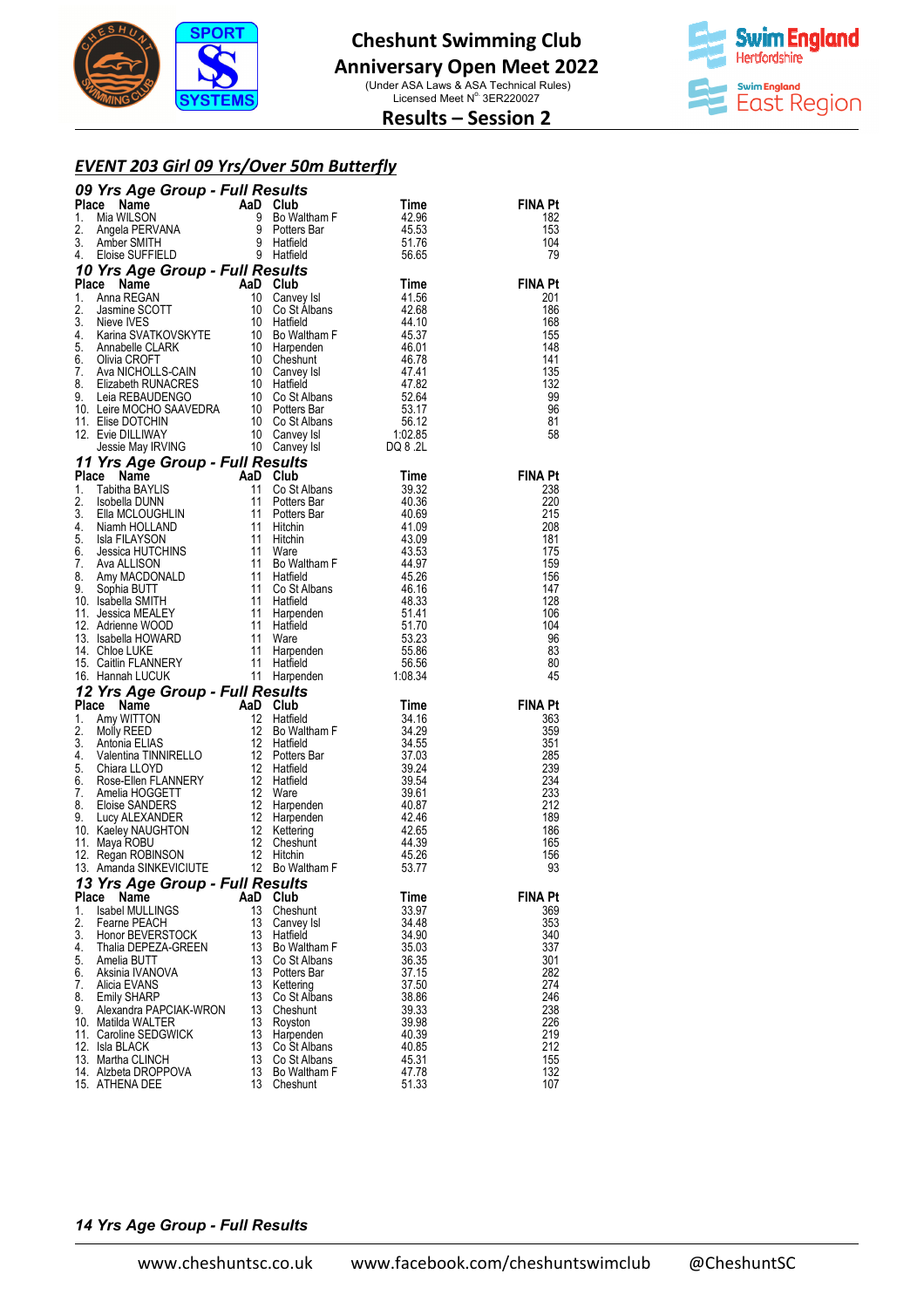

## **Anniversary Open Meet 2022**



|                                      |     |              | <b>Results – Session 2</b> |                |
|--------------------------------------|-----|--------------|----------------------------|----------------|
| <b>Place</b><br>Name                 | AaD | Club         | Time                       | FINA Pt        |
| Jemima CROSS<br>1.                   | 14  | Hitchin      | 32.76                      | 412            |
| 2.<br>Charlotte BRAKENBURY           | 14  | Hitchin      | 33.80                      | 375            |
| 3.<br>Amy WRIGHT                     | 14  | Bo Waltham F | 34.24                      | 360            |
| 4.<br>Ava BLACK                      | 14  | Co St Albans | 34.45                      | 354            |
| 5.<br>Jasmine PEREIRA                | 14  | Hatfield     | 34.60                      | 349            |
| 6.<br>Chloe ALTON                    | 14  | Potters Bar  | 34.93                      | 340            |
| 7.<br>Annabelle TULETT               | 14  | Bo Waltham F | 36.37                      | 301            |
| 8.<br>Nicole VECERE                  | 14  | Cheshunt     | 40.32                      | 221            |
| 9.<br>India ROBINSON                 | 14  | Hitchin      | 40.64                      | 215            |
| 15 Yrs/Over Age Group - Full Results |     |              |                            |                |
| Place<br>Name                        |     | AaD Club     | Time                       | <b>FINA Pt</b> |
| Evie THOMPSON<br>1.                  | 16  | Hitchin      | 31.81                      | 450            |
| 2.<br>Kelly SANDERS                  | 34  | Potters Bar  | 31.97                      | 443            |
| 3.<br>Olivia RILEY                   | 15  | Hatfield     | 32.56                      | 419            |
| 4.<br>Emily BATCHELOR                | 15  | Kettering    | 32.97                      | 404            |
| 5.<br>Ella PEMBERTON                 | 16  | Bo Waltham F | 33.03                      | 402            |
| 6.<br>Sophie CLARK                   | 17  | Hitchin      | 33.32                      | 391            |
| 7.<br>Poppy REED                     | 15  | Bo Waltham F | 34.43                      | 355            |
| 8.<br>Charlotte CLARK                | 17  | Hitchin      | 34.89                      | 341            |
| 9.<br>Natalie BOLTON                 | 15  | Ware         | 35.27                      | 330            |
| Ashlee WILLETT<br>10.                | 16  | Cheshunt     | 36.04                      | 309            |
| Millie RICHARDSON<br>11.             | 15  | Hatfield     | 36.10                      | 308            |
| 12.<br>Polly MUNSON                  | 15  | Cheshunt     | 36.96                      | 287            |
| <b>B MACMILLAN GRIFFITHS</b><br>13.  | 15  | Bo Waltham F | 38.15                      | 260            |
| Matilda HOLLINGSWORTH<br>14.         | 15  | Bo Waltham F | 40.34                      | 220            |
| 15. Lauren DENT                      | 15  | Harpenden    | 42.00                      | 195            |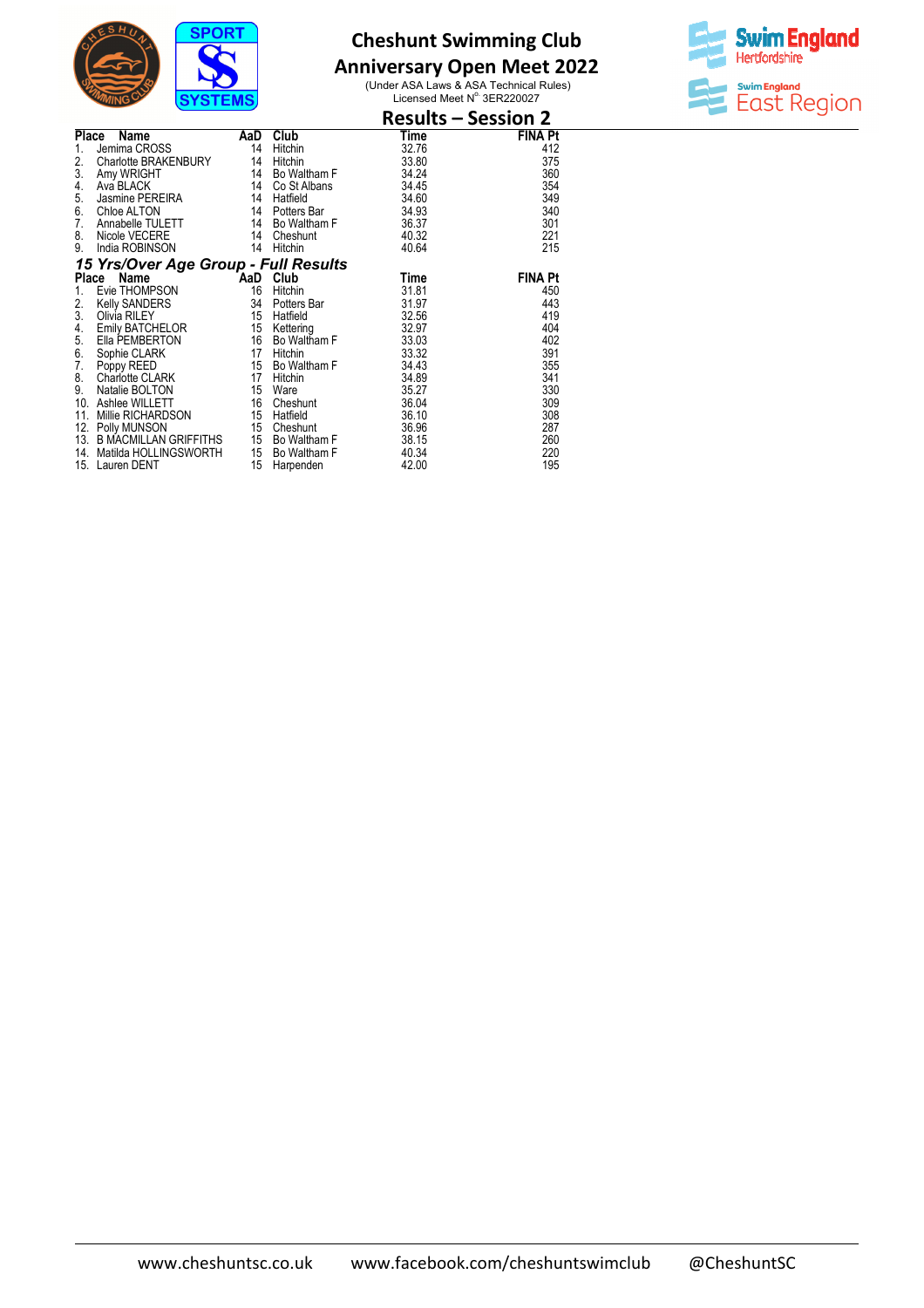



### **Results – Session 2**

#### *EVENT 204 Boy 09 Yrs/Over 50m Butterfly*

|          | <b>09 Yrs Age Group - Full Results<br/> Place Name AaD Club Time<br/> 1. Charles HALLAM 9 Harpenden 52.02<br/> 2. Austin STEVENSON 9 Canvey Isl 59.86<br/> Daniel MOCHO SAAVEDRA 9 Potters Bar DQ 8.2L</b>                                                                              |          |                         |                |                |
|----------|-----------------------------------------------------------------------------------------------------------------------------------------------------------------------------------------------------------------------------------------------------------------------------------------|----------|-------------------------|----------------|----------------|
|          |                                                                                                                                                                                                                                                                                         |          |                         |                | <b>FINA Pt</b> |
|          |                                                                                                                                                                                                                                                                                         |          |                         |                | 73             |
|          |                                                                                                                                                                                                                                                                                         |          |                         |                | 47             |
|          | <b>State State Croup - Full Results</b><br><b>CE Name AaD Club</b><br>Luke BRITTAN 10 Potters Bar 54.75<br>Benjamin KIRK 10 Harpenden DO 8.2L<br>Charles HODGSON 10 Co St Albans DQ 8.2L<br>Charles HODGSON 10 Co St Albans DQ 8.2L<br>Charles HODGS<br>10 Yrs Age Group - Full Results |          |                         |                |                |
|          | Place Name                                                                                                                                                                                                                                                                              |          |                         |                | <b>FINA Pt</b> |
| 1.       |                                                                                                                                                                                                                                                                                         |          |                         |                | 62             |
|          |                                                                                                                                                                                                                                                                                         |          |                         |                |                |
|          |                                                                                                                                                                                                                                                                                         |          |                         |                |                |
|          | 11 Yrs Age Group - Full Results                                                                                                                                                                                                                                                         |          |                         |                |                |
|          | 11 Yrs Age Group - Full Results<br>1. Niccolo CAMILOTTI 11 Haffield<br>1. Niccolo CAMILOTTI 11 Haffield<br>11 Haffield<br>11 Haffield<br>11 Haffield<br>11 Potters Bar<br>11 Cost Albans<br>46.57<br>4. Elias BARKLEY<br>11 Cost Albans<br>6.65<br>5.                                   |          |                         |                | <b>FINA Pt</b> |
|          |                                                                                                                                                                                                                                                                                         |          |                         |                | 246            |
|          |                                                                                                                                                                                                                                                                                         |          |                         |                | 163            |
|          |                                                                                                                                                                                                                                                                                         |          |                         |                | 101<br>101     |
|          |                                                                                                                                                                                                                                                                                         |          |                         |                | 90             |
|          |                                                                                                                                                                                                                                                                                         |          |                         |                | 90             |
|          |                                                                                                                                                                                                                                                                                         |          |                         |                | 87             |
|          |                                                                                                                                                                                                                                                                                         |          |                         |                | 85             |
|          |                                                                                                                                                                                                                                                                                         |          |                         |                | 84<br>78       |
|          |                                                                                                                                                                                                                                                                                         |          |                         |                | 63             |
|          | 11. Miles Munitipality<br>12 Yrs Age Group - Full Results<br>1. Ramsey Gill and Club<br>1. Ramsey Gill and Club<br>12 Go St Albans<br>12 Go St Albans<br>12 Go St Albans<br>12 Go St Albans<br>12 Go St Albans<br>12 Hitchin<br>12 Hitchin<br>36.58<br>                                 |          |                         |                |                |
|          |                                                                                                                                                                                                                                                                                         |          |                         |                | <b>FINA Pt</b> |
|          |                                                                                                                                                                                                                                                                                         |          |                         |                | 265            |
|          |                                                                                                                                                                                                                                                                                         |          |                         |                | 210<br>209     |
|          |                                                                                                                                                                                                                                                                                         |          |                         |                | 177            |
|          |                                                                                                                                                                                                                                                                                         |          |                         |                | 164            |
|          |                                                                                                                                                                                                                                                                                         |          |                         |                | 94             |
|          |                                                                                                                                                                                                                                                                                         |          |                         |                | 89             |
|          |                                                                                                                                                                                                                                                                                         |          |                         |                |                |
|          | <b>13 Yrs Age Group - Full Results</b><br><b>Place Name</b><br><b>AaD Club</b><br>1. Maxim LUTSENKO<br>2. Rocco TINNIRELLO<br>2. Rocco TINNIRELLO<br>13 Potters Bar<br>2. Luke PEMBERTON<br>4. Henry THOMAS<br>4. Henry THOMAS<br>5. Krish PATEL<br>6. Nelson COX<br>                   |          |                         |                |                |
|          |                                                                                                                                                                                                                                                                                         |          |                         |                | <b>FINA Pt</b> |
|          |                                                                                                                                                                                                                                                                                         |          |                         |                | 298            |
|          |                                                                                                                                                                                                                                                                                         |          |                         |                | 254            |
|          |                                                                                                                                                                                                                                                                                         |          |                         |                | 190<br>127     |
|          |                                                                                                                                                                                                                                                                                         |          |                         |                | 99             |
|          |                                                                                                                                                                                                                                                                                         |          |                         |                | 99             |
|          | 14 Yrs Age Group - Full Results<br>14 Yrs Age Group - Full Results<br>1. Daniel NOYLE<br>14 Lettering<br>14 Hatfield<br>14 Hatfield<br>14 Hatfield<br>30.01<br>29.87<br>2. Daniel WILLIAMS<br>14 Hatfield<br>30.01<br>3.01<br>3.358<br>5. RHIOTIS-SKLAVENI                              |          |                         |                |                |
|          |                                                                                                                                                                                                                                                                                         |          |                         |                | <b>FINA Pt</b> |
|          |                                                                                                                                                                                                                                                                                         |          |                         |                | 386<br>380     |
|          |                                                                                                                                                                                                                                                                                         |          |                         |                | 293            |
|          |                                                                                                                                                                                                                                                                                         |          |                         |                | 271            |
|          |                                                                                                                                                                                                                                                                                         |          |                         |                | 243            |
|          |                                                                                                                                                                                                                                                                                         |          |                         |                | 215<br>198     |
|          |                                                                                                                                                                                                                                                                                         |          |                         |                | 155            |
|          | Toby MARTIN                                                                                                                                                                                                                                                                             |          | 14 Harpenden            | DNC            |                |
|          | 15 Yrs/Over Age Group - Full Results                                                                                                                                                                                                                                                    |          |                         |                |                |
| Place    | Name                                                                                                                                                                                                                                                                                    | AaD Club |                         | Time           | FINA Pt        |
| 1.<br>2. | Nicholas SINCLAIR                                                                                                                                                                                                                                                                       | 18<br>16 | Ware<br>Ware            | 29.46          | 402<br>392     |
| 3.       | Thomas LIDDIARD<br>Atikan TO                                                                                                                                                                                                                                                            | 15       | Ware                    | 29.71<br>29.80 | 388            |
| 4.       | Jake EVANS                                                                                                                                                                                                                                                                              | 16       | Cheshunt                | 31.65          | 324            |
| 5.       | <b>Tobias SINCLAIR</b>                                                                                                                                                                                                                                                                  | 17       | Ware                    | 32.16          | 309            |
| 6.       | Cian MCLOUGHLIN                                                                                                                                                                                                                                                                         | 15       | Potters Bar             | 32.24          | 307            |
| 7.<br>8. | Ethan HEALES<br>Alexander CAIRNCROSS                                                                                                                                                                                                                                                    | 15<br>15 | Bo Waltham F<br>Hitchin | 32.49<br>33.52 | 300<br>273     |
| 9.       | William BRAND                                                                                                                                                                                                                                                                           | 15       | Ware                    | 33.96          | 262            |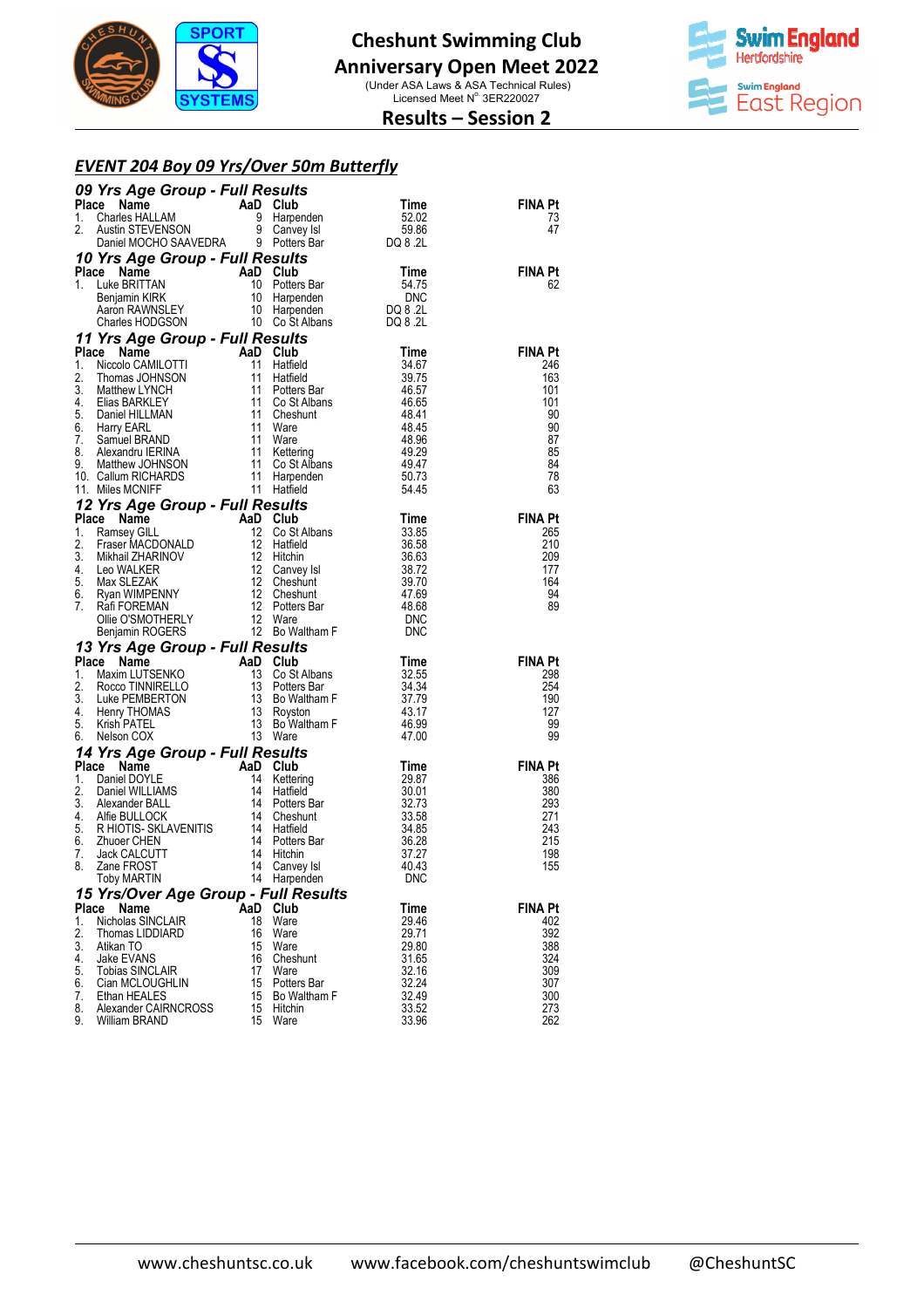

#### **Anniversary Open Meet 2022**

(Under ASA Laws & ASA Technical Rules)<br>Licensed Meet N° 3ER220027



#### **Results – Session 2**

#### *EVENT 205 Girl 09 Yrs/Over 100m Backstroke*

|                    | 09 Yrs Age Group - Full Results                |           |                                    |                       |                       |                |
|--------------------|------------------------------------------------|-----------|------------------------------------|-----------------------|-----------------------|----------------|
| <b>Place</b><br>1. | Name<br>Mia WILSON                             | 9         | AaD Club<br>Bo Waltham F           | Time<br>1:29.97       | FINA Pt<br>227        | 50<br>44.44    |
| 2.                 | Amber SMITH                                    | 9         | Hatfield                           | 1:53.09               | 114                   | 57.46          |
| 3.                 | Maya BEAUMONT                                  |           | 9 Canvey Isl                       | 2:00.54               | 94                    | 55.81          |
|                    | Eloise SUFFIELD                                |           | 9 Hatfield                         | DQ 6 .2L              |                       |                |
| <b>Place</b>       | 10 Yrs Age Group - Full Results<br>Name        |           | AaD Club                           | Time                  | <b>FINA Pt</b>        | 50             |
| 1.                 | Olivia CROFT                                   | 10        | Cheshunt                           | 1:27.75               | 244                   | 43.31          |
| 2.<br>3.           | Lucia DAY<br>Karina SVATKOVSKYTE               | 10        | Hatfield<br>10 Bo Waltham F        | 1:30.57<br>1:31.64    | 222<br>214            | 43.37<br>45.08 |
| 4.                 | Anna REGAN                                     |           | 10 Canvey Isl                      | 1:35.64               | 189                   | 45.72          |
| 5.                 | Jasmine SCOTT                                  |           | 10 Co St Albans                    | 1:35.69               | 188                   | 46.43          |
| 6.<br>7.           | <b>Charlotte STEWART</b><br>Nectaria ACCELEANU |           | 10 Co St Albans<br>10 Cheshunt     | 1:41.22<br>1:43.33    | 159<br>149            | 49.14<br>48.51 |
| 8.                 | <b>Charlotte DOUGLAS</b>                       |           | 10 Co St Albans                    | 1:43.83               | 147                   | 50.44          |
| 9.                 | Elise DOTCHIN                                  |           | 10 Co St Albans                    | 1:45.07               | 142                   | 51.12          |
| <b>Place</b>       | 11 Yrs Age Group - Full Results<br>Name        |           | AaD Club                           | Time                  | <b>FINA Pt</b>        | 50             |
| 1.                 | Isobella DUNN                                  | 11        | Potters Bar                        | 1:24.36               | 275                   | 41.20          |
| 2.                 | Rebecca CORDWELL                               | 11        | Bo Waltham F                       | 1:24.56               | 273                   | 41.74          |
| 3.<br>4.           | Zoe WATSON<br>Ava ALLISON                      | 11<br>11  | Canvey Isl<br>Bo Waltham F         | 1:24.63<br>1:25.91    | 272<br>260            | 41.99<br>42.39 |
| 5.                 | Mia NELSON                                     | 11        | Cheshunt                           | 1:27.68               | 245                   | 42.98          |
| 6.                 | Tia JOHNSON                                    | 11        | Canvey Isl                         | 1:29.31               | 232                   | 43.36          |
| 7.<br>8.           | Bethany HOPKINS<br>Ella MCLOUGHLIN             | 11<br>11  | Harpenden<br>Potters Bar           | 1:30.26<br>1:30.29    | 224<br>224            | 43.01<br>43.82 |
| 9.                 | Lola COX                                       | 11        | Hatfield                           | 1:33.85               | 200                   | 44.55          |
| 11.                | 10. Nicole GRIZENKOVA<br>Amy MACDONALD         | 11        | 11 Hatfield<br>Hatfield            | 1:35.32<br>1:35.54    | 190<br>189            | 47.35<br>47.14 |
|                    | 12. Peggy EDWARDS                              |           | 11 Co St Albans                    | 1:35.60               | 189                   | 45.97          |
|                    | 13. Emily HOOPER                               |           | 11 Co St Albans                    | 1:36.43               | 184                   | 47.16          |
|                    | 14. Isabella SMITH<br>15. Adrienne WOOD        | 11        | Hatfield<br>11 Hatfield            | 1:39.06<br>1:43.30    | 170<br>150            | 47.57<br>50.66 |
|                    | 16. Lois GODDARD                               | 11        | Cheshunt                           | 1:46.02               | 138                   | 49.85          |
|                    | 17. Caitlin FLANNERY                           | 11<br>11  | Hatfield                           | 1:52.02<br><b>DNC</b> | 117                   | 54.26          |
|                    | <b>Verity FUGE</b><br>Tehya ROBERTON           |           | Hatfield<br>11 Co St Albans        | DQ 4 .4L              |                       |                |
|                    | T MARINESCU-GAIU                               |           | 11 Bo Waltham F                    | DQ 6 .4L              |                       |                |
|                    | 12 Yrs Age Group - Full Results                |           |                                    |                       |                       |                |
| Place<br>1.        | Name<br>Amy WITTON                             | AaD<br>12 | Club<br>Hatfield                   | Time<br>1:21.85       | <b>FINA Pt</b><br>301 | 50<br>39.09    |
| 2.                 | Maya ROBU                                      | 12        | Cheshunt                           | 1:22.87               | 290                   | 40.43          |
| 3.<br>4.           | Cassandra PEREIRA                              | 12        | Hatfield<br>12 Potters Bar         | 1:23.73<br>1:25.92    | 281<br>260            | 42.13<br>41.10 |
| 5.                 | Valentina TINNIRELLO<br>Amelia HOGGETT         | 12        | Ware                               | 1:27.60               | 246                   | 41.32          |
| 6.                 | Rose-Ellen FLANNERY                            |           | 12 Hatfield                        | 1:28.13               | 241                   | 43.25          |
| 7.<br>8.           | Evelyn BULLEN<br>Emmie FREETH                  | 12        | 12 Cheshunt<br>Cheshunt            | 1:28.49<br>1:30.63    | 238<br>222            | 42.90<br>43.45 |
| 9.                 | Lucy ALEXANDER                                 | 12        | Harpenden                          | 1:30.73               | 221                   | 44.93          |
|                    | 10. Rebecca SMITH                              | 12        | Harpenden                          | 1:31.74               | 214                   | 43.10          |
|                    | 11. Beth BRITTAN<br>12. Eloise SANDERS         | 12<br>12  | Potters Bar<br>Harpenden           | 1:32.17<br>1:35.27    | 211<br>191            | 44.15<br>46.53 |
|                    | 13. Lucy JAMES                                 | 12        | Harpenden                          | 1:42.01               | 155                   | 48.90          |
|                    | Amanda SINKEVICIUTE                            |           | 12 Bo Waltham F                    | DQ 6 .5L              |                       |                |
| <b>Place</b>       | 13 Yrs Age Group - Full Results<br>Name        |           | AaD Club                           | Time                  | FINA Pt               | 50             |
| 1.                 | Thalia DEPEZA-GREEN                            | 13        | Bo Waltham F                       | 1:18.60               | 340                   | 38.92          |
| 2.                 | <b>Grace MURPHY</b>                            |           | 13 Bo Waltham F                    | 1:19.20               | 332                   | 38.66          |
| 3.<br>4.           | <b>Emily SHARP</b><br>Isla BLACK               |           | 13 Co St Albans<br>13 Co St Albans | 1:20.45<br>1:21.93    | 317<br>300            | 38.90<br>40.58 |
| 5.                 | Fearne PEACH                                   |           | 13 Canvey Isl                      | 1:25.63               | 263                   | 41.63          |
| 6.<br>7.           | Caroline SEDGWICK<br>Lauren DALY               | 13        | Harpenden<br>13 Harpenden          | 1:34.91<br>1:37.62    | 193<br>177            | 45.29<br>46.87 |
|                    | Wiktoria LASEK                                 |           | 13 Potters Bar                     | <b>DNC</b>            |                       |                |
|                    | Martha CLINCH                                  |           | 13 Co St Albans                    | DQ 6 .4L              |                       |                |
|                    | 14 Yrs Age Group - Full Results                |           |                                    |                       |                       |                |
| Place<br>1.        | Name<br>Grace WINGHAM                          |           | AaD Club<br>14 Kettering           | Time<br>1:10.40       | <b>FINA Pt</b><br>473 | 50<br>34.66    |
| 2.                 | Annabelle TULETT                               |           | 14 Bo Waltham F                    | 1:17.55               | 354                   | 38.07          |
| 3.<br>4.           | Ava BLACK<br>Amy WRIGHT                        |           | 14 Co St Albans<br>14 Bo Waltham F | 1:18.74<br>1:18.94    | 338<br>336            | 38.52<br>38.51 |
| 5.                 | Darcey MCMULLINS                               |           | 14 Cheshunt                        | 1:21.50               | 305                   | 39.67          |
| 6.                 | Grace SOFOKLEOUS-AMES                          |           | 14 Cheshunt                        | 1:23.50               | 284                   | 40.05          |
| 7.                 | Aimee ALTON                                    |           | 14 Potters Bar                     | 1:28.98               | 234                   | 43.67          |
| Place              | 15 Yrs/Over Age Group - Full Results<br>Name   |           | AaD Club                           | Time                  | FINA Pt               | 50             |
| 1.                 | Sophie GREEN                                   | 15        | Hatfield                           | 1:10.15               | 479                   | 34.72          |
| 2.<br>3.           | Eva MURRAY                                     |           | 15 Bo Waltham F                    | 1:12.70<br>1:14.51    | 430                   | 35.25          |
| 4.                 | Ella PEMBERTON<br><b>B MACMILLAN GRIFFITHS</b> |           | 16 Bo Waltham F<br>15 Bo Waltham F | 1:20.48               | 399<br>317            | 36.14<br>39.92 |
| 5.                 | Millie RICHARDSON                              |           | 15 Hatfield                        | 1:21.18               | 309                   | 38.56          |
| 6.                 | Natalie BOLTON                                 |           | 15 Ware                            | 1:27.82               | 244                   | 41.69          |

www.cheshuntsc.co.uk

www.facebook.com/cheshuntswimclub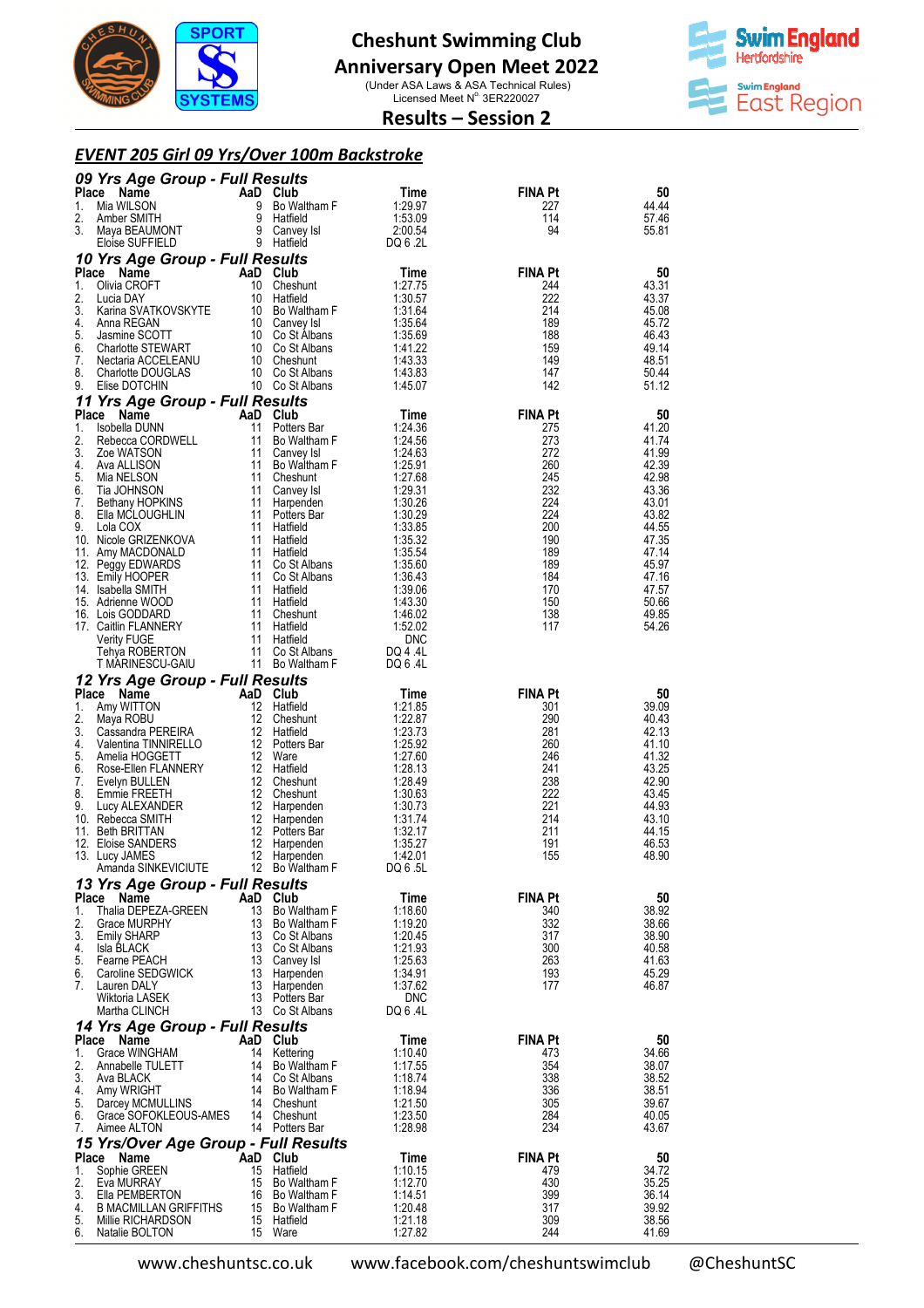

#### **Anniversary Open Meet 2022**

(Under ASA Laws & ASA Technical Rules)<br>Licensed Meet N° 3ER220027



#### **Results – Session 2**

#### *EVENT 206 Boy 09 Yrs/Over 100m Backstroke*

|                | 09 Yrs Age Group - Full Results         |          |                                |                    |                |                |  |  |  |
|----------------|-----------------------------------------|----------|--------------------------------|--------------------|----------------|----------------|--|--|--|
| <b>Place</b>   | Name                                    | AaD Club |                                | Time               | <b>FINA Pt</b> | 50             |  |  |  |
| 1.             | Youer CHEN                              | 9        | Potters Bar                    | 1:41.14            | 109            | 49.16          |  |  |  |
| 2.             | Lewis HALLAM                            |          | 9 Harpenden                    | 1:53.14            | 77             | 54.68          |  |  |  |
|                | <b>FABIO GIAMBRONE</b>                  |          | 9 Cheshunt                     | DQ 6 .4L           |                |                |  |  |  |
|                | 10 Yrs Age Group - Full Results         |          |                                |                    |                |                |  |  |  |
|                | Place Name                              | AaD Club |                                | Time               | <b>FINA Pt</b> | 50             |  |  |  |
| $1_{-}$        | Joseph BURNS                            |          | 10 Canvey Isl                  | 1:41.13            | 109            | 48.03          |  |  |  |
|                | Benjamin KIRK                           |          | 10 Harpenden                   | <b>DNC</b>         |                |                |  |  |  |
|                | Ryan HORROCKS                           |          | 10 Co St Albans                | DQ 6 .4L           |                |                |  |  |  |
|                | 11 Yrs Age Group - Full Results         |          |                                |                    |                |                |  |  |  |
| <b>Place</b>   | Name                                    | AaD Club |                                | Time               | <b>FINA Pt</b> | 50             |  |  |  |
| 1.             | James HALLAM                            | 11       | Harpenden                      | 1:23.21            | 195            | 40.51          |  |  |  |
| 2.             | Thomas JOHNSON                          | 11       | Hatfield                       | 1:23.50            | 193            | 41.54          |  |  |  |
| 3.             | Luigi GIAMBRONE                         | 11       | Cheshunt                       | 1:35.95            | 127            | 46.97          |  |  |  |
| 4.<br>5.       | Daniel HILLMAN                          |          | 11 Cheshunt                    | 1:40.26            | 112            | 49.35          |  |  |  |
| 6.             | Miles MCNIFF<br>Callum RICHARDS         |          | 11 Hatfield<br>11 Harpenden    | 1:42.16<br>1:43.80 | 105<br>100     | 49.54<br>52.27 |  |  |  |
| 7.             | Elias BARKLEY                           |          | 11 Co St Albans                | 1:43.84            | 100            | 48.84          |  |  |  |
| 8.             | HARRISON SLAUGHTER                      |          | 11 Cheshunt                    | 1:53.66            | 76             | 55.50          |  |  |  |
|                | Matthew LYNCH                           |          | 11 Potters Bar                 | DQ 6 .4L           |                |                |  |  |  |
|                | 12 Yrs Age Group - Full Results         |          |                                |                    |                |                |  |  |  |
| <b>Place</b>   | Name                                    | AaD Club |                                | Time               | <b>FINA Pt</b> | 50             |  |  |  |
| 1.             | Ashton BLAKE                            |          | 12 Canvey Isl                  | 1:16.32            | 253            | 37.75          |  |  |  |
| 2.             | Fraser MACDONALD                        |          | 12 Hatfield                    | 1:17.82            | 239            | 38.54          |  |  |  |
| 3.             | <b>Rufus KELLIE</b>                     |          | 12 Hatfield                    | 1:20.33            | 217            | 38.35          |  |  |  |
| 4.             | Leo WALKER                              |          | 12 Canvey Isl                  | 1:23.20            | 196            | 40.91          |  |  |  |
| 5.             | <b>Riley GUNN</b>                       | 12       | Canvey Isl                     | 1:31.63            | 146            | 42.67          |  |  |  |
| 6.             | Frankie FRANCIS                         |          | 12 Harpenden                   | 1:41.27            | 108            | 52.14          |  |  |  |
| 7.             | <b>JAMES BRUNTON</b>                    |          | 12 Cheshunt                    | 1:52.83            | 78             | 54.12          |  |  |  |
|                | 13 Yrs Age Group - Full Results         |          |                                |                    |                |                |  |  |  |
| <b>Place</b>   | Name                                    | AaD Club |                                | Time               | <b>FINA Pt</b> | 50             |  |  |  |
| 1.             | Amir ZAHOUANI                           | 13       | Bo Waltham F                   | 1:10.82            | 317            | 33.74          |  |  |  |
| 2.             | <b>Billy CYL</b>                        |          | 13 Ware                        | 1:12.82            | 292            | 34.45          |  |  |  |
| 3.             | Alexander MORDENTI                      |          | 13 Potters Bar                 | 1:18.54            | 233            | 38.59          |  |  |  |
| 4.<br>5.       | Alban GILL<br>Alexey PARILOV            |          | 13 Co St Albans<br>13 Cheshunt | 1:23.64<br>1:27.48 | 192<br>168     | 40.84<br>42.54 |  |  |  |
|                | Joe GRINNAL                             |          | 13 Hitchin                     | DQ 6.4L            |                |                |  |  |  |
|                |                                         |          |                                |                    |                |                |  |  |  |
| <b>Place</b>   | 14 Yrs Age Group - Full Results<br>Name | AaD Club |                                | Time               | <b>FINA Pt</b> | 50             |  |  |  |
| 1.             | Alexander MENSHUTKIN                    |          | 14 Kettering                   | 1:08.77            | 347            | 33.19          |  |  |  |
| 2.             | Daniel WILLIAMS                         |          | 14 Hatfield                    | 1:13.76            | 281            | 36.76          |  |  |  |
| 3.             | Alfie BULLOCK                           | 14       | Cheshunt                       | 1:13.95            | 279            | 36.36          |  |  |  |
| 4.             | Zhuoer CHEN                             |          | 14 Potters Bar                 | 1:22.83            | 198            | 40.86          |  |  |  |
| 5.             | Zane FROST                              |          | 14 Canvey Isl                  | 1:25.66            | 179            | 41.90          |  |  |  |
|                | 15 Yrs/Over Age Group - Full Results    |          |                                |                    |                |                |  |  |  |
| <b>Place</b>   | Name                                    | AaD Club |                                | Time               | <b>FINA Pt</b> | 50             |  |  |  |
| $\mathbf{1}$ . | <b>Ben DAVISON</b>                      |          | 16 Hatfield                    | 1:07.36            | 369            | 32.73          |  |  |  |
| 2.             | Atikan TO                               | 15       | Ware                           | 1:09.15            | 341            | 33.53          |  |  |  |
| 3.             | Jacob HICKS                             | 15       | Kettering                      | 1:15.81            | 259            | 37.49          |  |  |  |
| 4.             | Alexander CAIRNCROSS                    |          | 15 Hitchin                     | 1:15.92            | 257            | 36.74          |  |  |  |
| 5.             | Thomas CROPLEY                          |          | 15 Hitchin                     | 1:19.33            | 226            | 38.74          |  |  |  |
| 6.             | Joshua ROBINSON                         | 15       | Hitchin                        | 1:30.58            | 151            | 43.99          |  |  |  |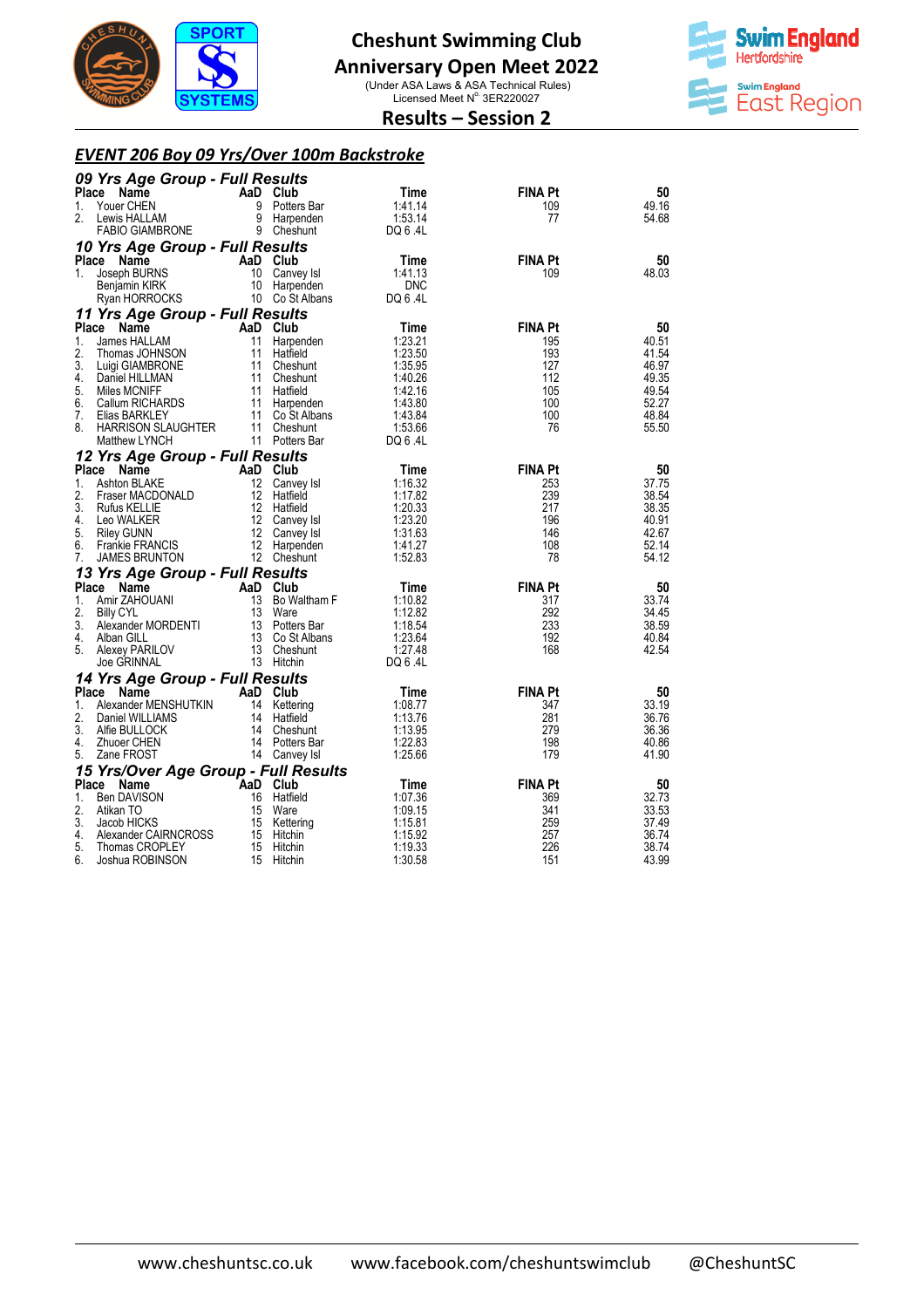

### **Anniversary Open Meet 2022**

(Under ASA Laws & ASA Technical Rules)<br>Licensed Meet N° 3ER220027



#### **Results – Session 2**

#### *EVENT 207 Girl 09 Yrs/Over 50m Breaststroke*

|          | <b>09 Yrs Age Group - Full Results</b><br>Time<br>1. Mia WILSON 8 Bo Waltham F<br>2. Amber SMITH 9 Hatfield 54.78<br>3. Angela PERVANA 9 Potters Bar<br>4. Niamh MITCHELL 9 Hatfield 58.12<br>5. Eloise SUFFIELD 9 Hatfield 58.12<br>6. Eloise SU |          |                  |                |                       |
|----------|---------------------------------------------------------------------------------------------------------------------------------------------------------------------------------------------------------------------------------------------------|----------|------------------|----------------|-----------------------|
|          |                                                                                                                                                                                                                                                   |          |                  |                | <b>FINA Pt</b>        |
|          |                                                                                                                                                                                                                                                   |          |                  |                | 214                   |
|          |                                                                                                                                                                                                                                                   |          |                  |                | 141                   |
|          |                                                                                                                                                                                                                                                   |          |                  |                | 134                   |
|          |                                                                                                                                                                                                                                                   |          |                  |                | 118                   |
|          |                                                                                                                                                                                                                                                   |          |                  |                | 115<br>109            |
|          |                                                                                                                                                                                                                                                   |          |                  |                | 86                    |
|          |                                                                                                                                                                                                                                                   |          |                  |                |                       |
|          |                                                                                                                                                                                                                                                   |          |                  |                | <b>FINA Pt</b>        |
|          |                                                                                                                                                                                                                                                   |          |                  |                | 253                   |
|          |                                                                                                                                                                                                                                                   |          |                  |                | 181                   |
|          |                                                                                                                                                                                                                                                   |          |                  |                | 145                   |
|          |                                                                                                                                                                                                                                                   |          |                  |                | 144                   |
|          |                                                                                                                                                                                                                                                   |          |                  |                | 133                   |
|          |                                                                                                                                                                                                                                                   |          |                  |                | 123<br>82             |
|          |                                                                                                                                                                                                                                                   |          |                  |                | 74                    |
|          |                                                                                                                                                                                                                                                   |          |                  |                | 74                    |
|          |                                                                                                                                                                                                                                                   |          |                  |                |                       |
|          | S. Elose Subri-HLUID PALENCE States and the states of the states of the states and the states and the states and the states and the states and the states and the states and the states and the states and the states and the                     |          |                  |                |                       |
|          |                                                                                                                                                                                                                                                   |          |                  |                | <b>FINA Pt</b>        |
|          |                                                                                                                                                                                                                                                   |          |                  |                | 295                   |
|          |                                                                                                                                                                                                                                                   |          |                  |                | 259                   |
|          |                                                                                                                                                                                                                                                   |          |                  |                | 255<br>245            |
|          |                                                                                                                                                                                                                                                   |          |                  |                | 234                   |
|          |                                                                                                                                                                                                                                                   |          |                  |                | 233                   |
|          |                                                                                                                                                                                                                                                   |          |                  |                | 221                   |
|          |                                                                                                                                                                                                                                                   |          |                  |                | 221                   |
|          |                                                                                                                                                                                                                                                   |          |                  |                | 211                   |
|          |                                                                                                                                                                                                                                                   |          |                  |                | 191                   |
|          |                                                                                                                                                                                                                                                   |          |                  |                | 185<br>184            |
|          |                                                                                                                                                                                                                                                   |          |                  |                | 180                   |
|          |                                                                                                                                                                                                                                                   |          |                  |                | 175                   |
|          |                                                                                                                                                                                                                                                   |          |                  |                | 171                   |
|          |                                                                                                                                                                                                                                                   |          |                  |                | 164                   |
|          |                                                                                                                                                                                                                                                   |          |                  |                | 162                   |
|          |                                                                                                                                                                                                                                                   |          |                  |                | 136<br>134            |
|          |                                                                                                                                                                                                                                                   |          |                  |                | 127                   |
|          |                                                                                                                                                                                                                                                   |          |                  |                | 121                   |
|          |                                                                                                                                                                                                                                                   |          |                  |                | 116                   |
|          |                                                                                                                                                                                                                                                   |          |                  |                |                       |
|          |                                                                                                                                                                                                                                                   |          |                  |                |                       |
|          |                                                                                                                                                                                                                                                   |          |                  |                |                       |
|          |                                                                                                                                                                                                                                                   |          |                  |                | <b>FINA Pt</b><br>292 |
|          |                                                                                                                                                                                                                                                   |          |                  |                | 286                   |
|          |                                                                                                                                                                                                                                                   |          |                  |                | 273                   |
|          |                                                                                                                                                                                                                                                   |          |                  |                | 246                   |
|          |                                                                                                                                                                                                                                                   |          |                  |                | 238                   |
| 6.       | Ananda TO                                                                                                                                                                                                                                         | 12       | Ware             | 46.12          | 237                   |
| 7.       | Man Sum SO                                                                                                                                                                                                                                        | 12       | Hitchin          | 46.24          | 235                   |
| 8.<br>9. | Amelia HOGGETT<br>Maya ROBU                                                                                                                                                                                                                       | 12<br>12 | Ware<br>Cheshunt | 46.25<br>47.11 | 235<br>222            |
|          | 10. Eloise SANDERS                                                                                                                                                                                                                                | 12       | Harpenden        | 47.32          | 219                   |
|          | 11. Kaeley NAUGHTON                                                                                                                                                                                                                               | 12       | Kettering        | 47.39          | 218                   |
|          | 12. Beth BRITTAN                                                                                                                                                                                                                                  | 12       | Potters Bar      | 49.31          | 194                   |
|          | 13. Regan ROBINSON                                                                                                                                                                                                                                | 12       | Hitchin          | 49.40          | 193                   |
|          | 14. Lucy JAMES                                                                                                                                                                                                                                    | 12       | Harpenden        | 49.99          | 186                   |
|          | 15. ABIGAIL JONES                                                                                                                                                                                                                                 | 12       | Cheshunt         | 51.72          | 168                   |
|          | 16. Amanda SINKEVICIUTE                                                                                                                                                                                                                           | 12       | Bo Waltham F     | 59.87          | 108                   |

#### *13 Yrs Age Group - Full Results*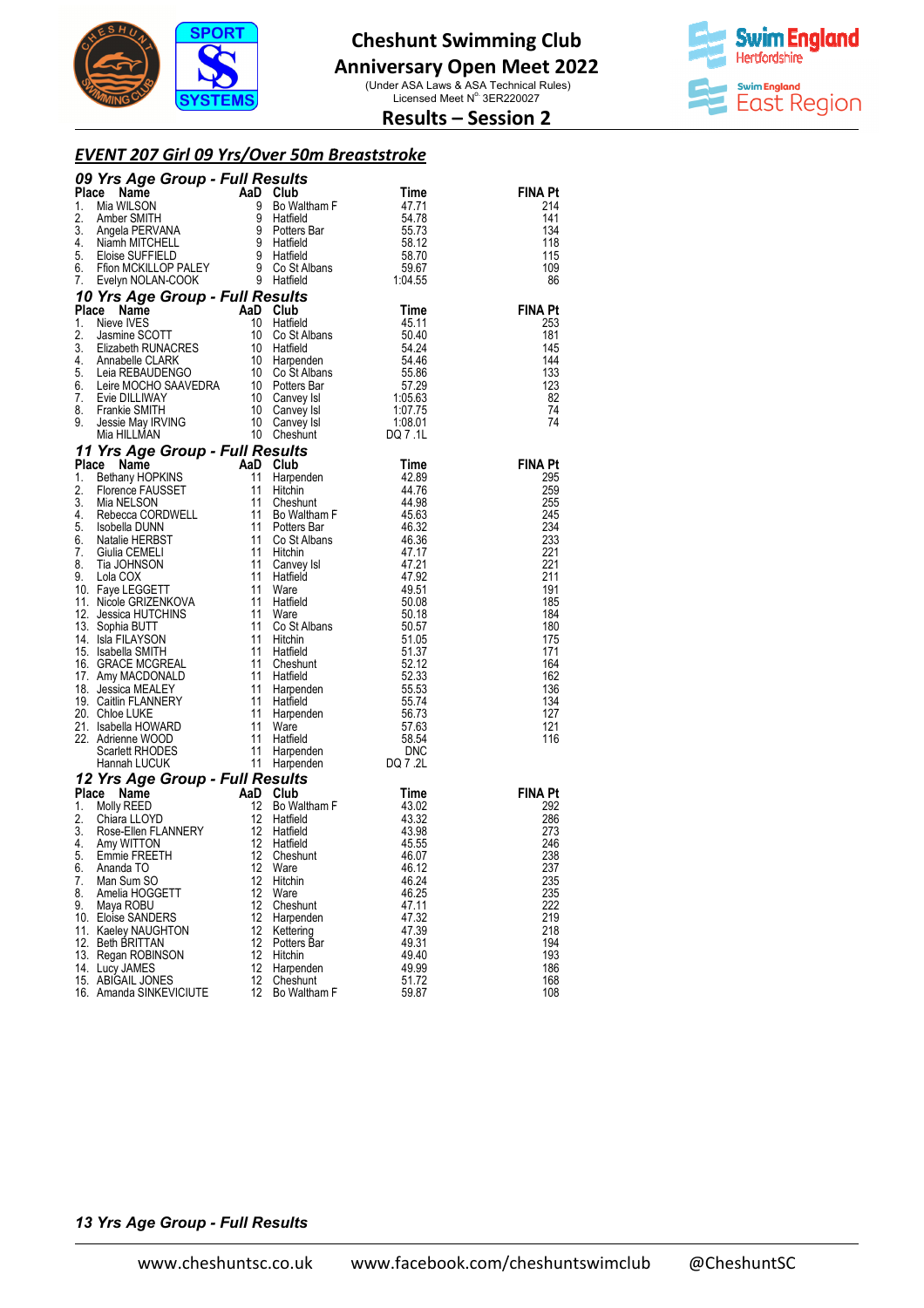

## **Anniversary Open Meet 2022**



|                                                                                                                                                                                                                                                          |  | <b>Results – Session 2</b> |
|----------------------------------------------------------------------------------------------------------------------------------------------------------------------------------------------------------------------------------------------------------|--|----------------------------|
| <b>Result 11</b><br>1. Thaila DEPEZA-GREEN<br>1. Thaila DEPEZA-GREEN<br>1. Sabel MULLINGS<br>1. Sabel MULLINGS<br>1. Sabel MULLINGS<br>1. Sabel MULLINGS<br>1. Sabel MULLINGS<br>1. Sabel MULLINGS<br>1. Sabel MULLINGS<br>1. Sabel MULLINGS<br>1. Sabel |  | <b>FINA Pt</b>             |
|                                                                                                                                                                                                                                                          |  | 366                        |
|                                                                                                                                                                                                                                                          |  | 331                        |
|                                                                                                                                                                                                                                                          |  | 329                        |
|                                                                                                                                                                                                                                                          |  | 317                        |
|                                                                                                                                                                                                                                                          |  | 288                        |
|                                                                                                                                                                                                                                                          |  | 287                        |
|                                                                                                                                                                                                                                                          |  | 276                        |
|                                                                                                                                                                                                                                                          |  | 261                        |
|                                                                                                                                                                                                                                                          |  | 238                        |
|                                                                                                                                                                                                                                                          |  | 227                        |
|                                                                                                                                                                                                                                                          |  | 209                        |
|                                                                                                                                                                                                                                                          |  | 209                        |
|                                                                                                                                                                                                                                                          |  | 181                        |
|                                                                                                                                                                                                                                                          |  | 175                        |
|                                                                                                                                                                                                                                                          |  | 167                        |
|                                                                                                                                                                                                                                                          |  | 161                        |
|                                                                                                                                                                                                                                                          |  | 120                        |
|                                                                                                                                                                                                                                                          |  |                            |
|                                                                                                                                                                                                                                                          |  | <b>FINA Pt</b>             |
|                                                                                                                                                                                                                                                          |  | 419                        |
|                                                                                                                                                                                                                                                          |  | 355                        |
|                                                                                                                                                                                                                                                          |  | 348                        |
|                                                                                                                                                                                                                                                          |  | 299                        |
|                                                                                                                                                                                                                                                          |  | 283                        |
|                                                                                                                                                                                                                                                          |  | 283                        |
|                                                                                                                                                                                                                                                          |  | 256                        |
|                                                                                                                                                                                                                                                          |  | 251                        |
|                                                                                                                                                                                                                                                          |  | 249                        |
|                                                                                                                                                                                                                                                          |  |                            |
|                                                                                                                                                                                                                                                          |  |                            |
|                                                                                                                                                                                                                                                          |  | <b>FINA Pt</b>             |
|                                                                                                                                                                                                                                                          |  | 480                        |
|                                                                                                                                                                                                                                                          |  | 413                        |
|                                                                                                                                                                                                                                                          |  | 412                        |
|                                                                                                                                                                                                                                                          |  | 410                        |
|                                                                                                                                                                                                                                                          |  | 378                        |
|                                                                                                                                                                                                                                                          |  | 263                        |
|                                                                                                                                                                                                                                                          |  | 252                        |
| 17. Freya ARBER 13 Canvey Isl 57.87<br><b>14 Yrs Age Group - Full Results</b><br><b>14 Yrs Age Group - Full Results</b><br>1. Jemima CROSS 14 Hitchin 38.16<br>2. Ava BLACK 14 Co St Albans 40.31<br>3. Rose FAUSEST 14 Hitchin 40.60<br>4. Molly B      |  | 222                        |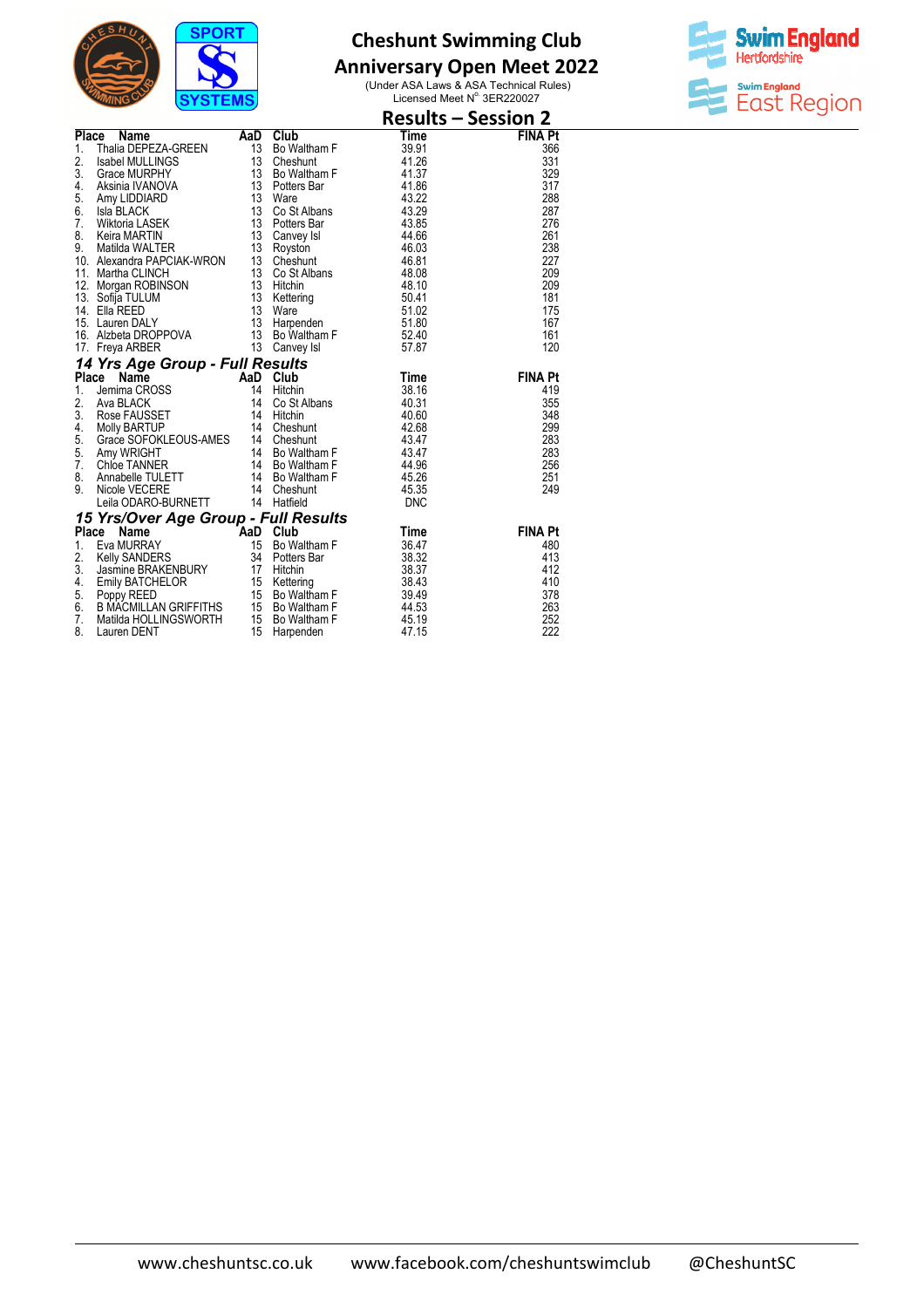

### **Anniversary Open Meet 2022**

(Under ASA Laws & ASA Technical Rules)<br>Licensed Meet N° 3ER220027



### **Results – Session 2**

#### *EVENT 208 Boy 09 Yrs/Over 50m Breaststroke*

|             | 09 Yrs Age Group - Full Results                                                                                                                                                                                                                                                |           |                            |                |                       |
|-------------|--------------------------------------------------------------------------------------------------------------------------------------------------------------------------------------------------------------------------------------------------------------------------------|-----------|----------------------------|----------------|-----------------------|
|             | Place                                                                                                                                                                                                                                                                          |           | <b>Club</b><br>Potters Bar |                | <b>FINA Pt</b><br>96  |
| 1.<br>2.    |                                                                                                                                                                                                                                                                                |           |                            |                | 86                    |
| 3.          |                                                                                                                                                                                                                                                                                |           |                            |                | 73                    |
| 4.          |                                                                                                                                                                                                                                                                                |           |                            |                | 67                    |
| 5.<br>6.    |                                                                                                                                                                                                                                                                                |           |                            |                | 66<br>66              |
| 7.          |                                                                                                                                                                                                                                                                                |           |                            |                | 60                    |
|             | Triangle California Control Control California California California California California California California California California California California California California California California California California                                                 |           |                            |                |                       |
|             | 10 Yrs Age Group - Full Results                                                                                                                                                                                                                                                |           |                            |                |                       |
| 1.          | Place                                                                                                                                                                                                                                                                          |           |                            |                | <b>FINA Pt</b><br>99  |
| 2.          |                                                                                                                                                                                                                                                                                |           |                            |                | 96                    |
| 3.          |                                                                                                                                                                                                                                                                                |           |                            |                | 87                    |
| 4.<br>5.    |                                                                                                                                                                                                                                                                                |           |                            |                | 84<br>81              |
| 6.          |                                                                                                                                                                                                                                                                                |           |                            |                | 69                    |
| 7.          |                                                                                                                                                                                                                                                                                |           |                            |                | 54                    |
|             | Triangle Croup - Full Results<br>Use BRITTAN 10 Canvey Isl<br>Luke BRITTAN 10 Canvey Isl<br>Luke BRITTAN 10 Potters Bar<br>Lucian DEWSON 10 Hitchin 56.91<br>Charles HODGSON 10 Co St Albans 57.65<br>Patrick REVILLE 10 Ware 58.13<br>Aaron                                   |           |                            |                |                       |
|             | 11 Yrs Age Group - Full Results<br>11 Vrs Age Group - Full Results<br>Place Name AaD Club Time<br>1. James HALLAM 11 Harpenden 46.00<br>2. Samuel BRAND 11 Ware 50.40<br>4. Ware 50.40<br>4. Matthew JOHNSON 11 Cost Albans 52.26<br>5. Miles MCNIFF 11 Hatfield 53.23<br>6. R |           |                            |                | <b>FINA Pt</b>        |
|             |                                                                                                                                                                                                                                                                                |           |                            |                | 165                   |
|             |                                                                                                                                                                                                                                                                                |           |                            |                | 125                   |
|             |                                                                                                                                                                                                                                                                                |           |                            |                | 112                   |
|             |                                                                                                                                                                                                                                                                                |           |                            |                | 111<br>106            |
|             |                                                                                                                                                                                                                                                                                |           |                            |                | 102                   |
|             |                                                                                                                                                                                                                                                                                |           |                            |                | 97                    |
|             |                                                                                                                                                                                                                                                                                |           |                            |                | 91<br>88              |
|             |                                                                                                                                                                                                                                                                                |           |                            |                | 84                    |
|             |                                                                                                                                                                                                                                                                                |           |                            |                | 83                    |
|             |                                                                                                                                                                                                                                                                                |           |                            |                | 71                    |
|             |                                                                                                                                                                                                                                                                                |           |                            |                |                       |
|             | Ewan THOMPSON 11 Hitchin<br>12 Yrs Age Group - Full Results<br>12 Yrs Age Group - Full Results<br>1. Finlay UNDERWOOD 12 Kettering 37.05<br>12 Hetfield 42.68<br>3. Max SLEZAK 12 Cheshunt 42.68<br>4. Albie CAMPBELL 12 Bo Waltham F 44.8                                     |           |                            |                | <b>FINA Pt</b>        |
|             |                                                                                                                                                                                                                                                                                |           |                            |                | 316                   |
|             |                                                                                                                                                                                                                                                                                |           |                            |                | 208<br>207            |
|             |                                                                                                                                                                                                                                                                                |           |                            |                | 178                   |
|             |                                                                                                                                                                                                                                                                                |           |                            |                | 178                   |
|             |                                                                                                                                                                                                                                                                                |           |                            |                | 176                   |
|             |                                                                                                                                                                                                                                                                                |           |                            |                | 164<br>149            |
|             |                                                                                                                                                                                                                                                                                |           |                            |                | 117                   |
|             |                                                                                                                                                                                                                                                                                |           |                            |                | 117                   |
|             |                                                                                                                                                                                                                                                                                |           |                            |                | 113<br>110            |
|             |                                                                                                                                                                                                                                                                                |           |                            |                | 89                    |
|             |                                                                                                                                                                                                                                                                                |           |                            |                |                       |
|             | 13 Yrs Age Group - Full Results<br>Place Name                                                                                                                                                                                                                                  |           |                            | <b>Time</b>    | <b>FINA Pt</b>        |
| 1.          | <b>AaD</b> Club<br>13 Bo Wa<br>Amir ZAHOUANI                                                                                                                                                                                                                                   | 13        | Bo Waltham F               | 36.22          | 338                   |
| 2.          | Alban GILL                                                                                                                                                                                                                                                                     | 13        | Co St Albans               | 38.44          | 283                   |
| 3.          | Luke PEMBERTON                                                                                                                                                                                                                                                                 | 13        | Bo Waltham F               | 41.57          | 224                   |
| 4.<br>5.    | Joshua WATERS-IRVING<br>Henry THOMAS                                                                                                                                                                                                                                           | 13<br>13  | Canvey Isl<br>Royston      | 50.99<br>52.24 | 121<br>112            |
|             | Adam MEALEY                                                                                                                                                                                                                                                                    | 13        | Harpenden                  | DQ 7.1L        |                       |
|             | Samuel BLOTT                                                                                                                                                                                                                                                                   | 13        | Hitchin                    | DQ 7.4L        |                       |
|             | 14 Yrs Age Group - Full Results                                                                                                                                                                                                                                                |           |                            |                |                       |
| Place<br>1. | Name<br>Alexander MENSHUTKIN                                                                                                                                                                                                                                                   | AaD<br>14 | Club<br>Kettering          | Time<br>34.64  | <b>FINA Pt</b><br>387 |
| 2.          | Alexander BALL                                                                                                                                                                                                                                                                 | 14        | Potters Bar                | 35.14          | 371                   |
| 3.          | Daniel WILLIAMS                                                                                                                                                                                                                                                                | 14        | Hatfield                   | 37.48          | 305                   |
| 4.<br>5.    | <b>Zhuoer CHEN</b><br>Alfie BULLOCK                                                                                                                                                                                                                                            | 14<br>14  | Potters Bar<br>Cheshunt    | 40.02<br>41.91 | 251<br>218            |
| 6.          | Jack CALCUTT                                                                                                                                                                                                                                                                   | 14        | Hitchin                    | 42.40          | 211                   |
| 7.          | George JONES                                                                                                                                                                                                                                                                   |           | 14 Cheshunt                | 46.38          | 161                   |
|             | 15 Yrs/Over Age Group - Full Results                                                                                                                                                                                                                                           |           |                            |                |                       |
| Place       | Name                                                                                                                                                                                                                                                                           | 16        | AaD Club<br>Ware           | Time<br>34.44  | <b>FINA Pt</b>        |
| 1.<br>2.    | Thomas LIDDIARD<br>Harry BRUNTON                                                                                                                                                                                                                                               | 16        | Cheshunt                   | 38.62          | 394<br>279            |
| 3.          | Ethan HEALES                                                                                                                                                                                                                                                                   | 15        | Bo Waltham F               | 38.88          | 273                   |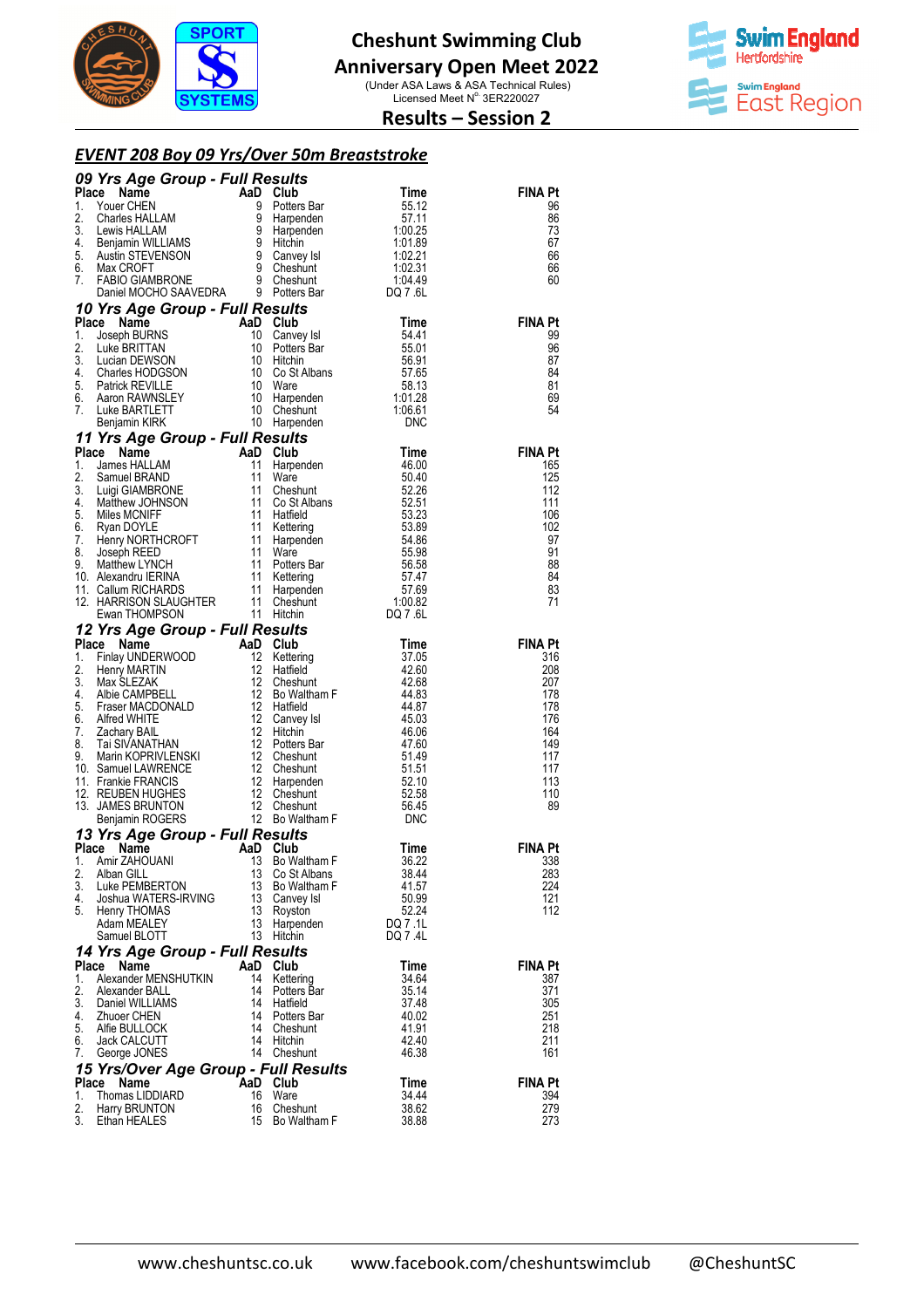

#### **Anniversary Open Meet 2022**

(Under ASA Laws & ASA Technical Rules)<br>Licensed Meet N° 3ER220027



### **Results – Session 2**

#### *EVENT 209 Girl 09 Yrs/Over 100m Freestyle*

|             | 09 Yrs Age Group - Full Results                |          |                                    |                    |                       |                |
|-------------|------------------------------------------------|----------|------------------------------------|--------------------|-----------------------|----------------|
| Place       | Name                                           |          | AaD Club                           | Time               | <b>FINA Pt</b>        | 50             |
| 1.          | Mia WILSON                                     | 9<br>9   | Bo Waltham F                       | 1:20.45            | 243<br>149            | 37.69          |
| 2.<br>3.    | Eloise SUFFIELD<br>Sophie TOM                  |          | Hatfield<br>9 Ware                 | 1:34.71<br>1:36.47 | 141                   | 43.74<br>43.89 |
| 4.          | Amber SMITH                                    |          | 9 Hatfield                         | 1:38.37            | 133                   | 47.59          |
| 5.          | Maya BEAUMONT                                  |          | 9 Canvey Isl                       | 1:41.26            | 122                   |                |
| 6.          | Evelyn NOLAN-COOK                              |          | 9 Hatfield                         | 1:48.50            | 99                    | 52.94          |
|             | 10 Yrs Age Group - Full Results                |          |                                    |                    |                       |                |
| Place<br>1. | Name<br>Olivia CROFT                           | 10       | AaD Club<br>Cheshunt               | Time<br>1:15.64    | <b>FINA Pt</b><br>293 | 50<br>36.16    |
| 2.          | Lucia DAY                                      | 10       | Hatfield                           | 1:19.83            | 249                   | 38.03          |
| 3.          | Annabelle CLARK                                | 10       | Harpenden                          | 1:24.35            | 211                   | 39.84          |
| 4.<br>5.    | Jasmine SCOTT                                  |          | 10 Co St Albans<br>10 Hatfield     | 1:26.86            | 193<br>185            | 42.64<br>41.65 |
| 6.          | Elizabeth RUNACRES<br>Nectaria ACCELEANU       |          | 10 Cheshunt                        | 1:28.06<br>1:29.28 | 178                   | 41.40          |
| 7.          | <b>Charlotte STEWART</b>                       |          | 10 Co St Albans                    | 1:33.52            | 155                   | 43.18          |
| 8.          | Ava NICHOLLS-CAIN                              |          | 10 Canvey Isl                      | 1:34.01            | 152                   | 45.10          |
| 9.          | Leia REBAUDENGO<br>10. Charlotte DOUGLAS       |          | 10 Co St Albans<br>10 Co St Albans | 1:35.74<br>1:36.27 | 144<br>142            | 44.32<br>45.98 |
|             | 11. Elise DOTCHIN                              |          | 10 Co St Albans                    | 1:38.59            | 132                   | 47.78          |
|             | 12. Leire MOCHO SAAVEDRA                       |          | 10 Potters Bar                     | 1:44.23            | 112                   | 48.32          |
|             | 13. Jessie May IRVING                          |          | 10 Canvey Isl                      | 1:46.89            | 103                   |                |
|             | Lola WILDIG                                    | 10       | Ware                               | <b>DNC</b>         |                       |                |
|             | 11 Yrs Age Group - Full Results<br>Name        |          |                                    |                    |                       |                |
| Place<br>1. | Zoe WATSON                                     | 11       | AaD Club<br>Canvey Isl             | Time<br>1:12.70    | <b>FINA Pt</b><br>330 | 50<br>35.08    |
| 2.          | Isobella DUNN                                  | 11       | Potters Bar                        | 1:14.66            | 304                   | 35.93          |
| 3.          | Mia NELSON                                     | 11       | Cheshunt                           | 1:16.01            | 288                   | 36.25          |
| 4.          | Florence FAUSSET                               | 11       | Hitchin                            | 1:16.76            | 280                   | 37.12          |
| 5.<br>6.    | Tehya ROBERTON<br>Rebecca CORDWELL             | 11<br>11 | Co St Albans<br>Bo Waltham F       | 1:16.95<br>1:17.11 | 278<br>276            | 36.72<br>36.80 |
| 7.          | Ava ALLISON                                    |          | 11 Bo Waltham F                    | 1:19.24            | 255                   | 37.81          |
| 8.          | Ella MCLOUGHLIN                                |          | 11 Potters Bar                     | 1:19.72            | 250                   |                |
| 9.          | Tia JOHNSON                                    | 11       | Canvey Isl                         | 1:20.02            | 247                   | 37.74          |
|             | 10. Peggy EDWARDS<br>11. Lola COX              | 11<br>11 | Co St Albans<br>Hatfield           | 1:20.68<br>1:20.87 | 241<br>239            | 38.01<br>38.32 |
|             | 12. Jessica HUTCHINS                           | 11       | Ware                               | 1:21.30            | 236                   | 39.35          |
|             | 13. Natalie HERBST                             |          | 11 Co St Albans                    | 1:21.78            | 231                   | 39.09          |
|             | 13. Tabitha BAYLIS                             | 11       | Co St Albans                       | 1:21.78            | 231<br>213            | 38.86          |
|             | 15. Amy MACDONALD<br>16. Isla FILAYSON         | 11<br>11 | Hatfield<br>Hitchin                | 1:24.09<br>1:24.20 | 212                   | 41.02<br>40.95 |
|             | 17. Nicole GRIZENKOVA                          | 11       | Hatfield                           | 1:24.70            | 208                   | 39.72          |
|             | 18. Isabella SMITH                             | 11       | Hatfield                           | 1:25.67            | 201                   | 41.19          |
|             | 19. Sophia BUTT<br>20. Adrienne WOOD           | 11       | 11 Co St Albans<br>Hatfield        | 1:35.44<br>1:36.47 | 145<br>141            | 44.04<br>45.53 |
|             | 21. Isabella HOWARD                            | 11       | Ware                               | 1:36.48            | 141                   | 44.79          |
|             | 22. GRACE MCGREAL                              | 11       | Cheshunt                           | 1:37.94            | 135                   | 44.54          |
|             | 23. Jessica MEALEY                             | 11       | Harpenden                          | 1:41.54            | 121                   | 47.92          |
|             | 24. Caitlin FLANNERY<br>25. Hannah LUCUK       |          | 11 Hatfield<br>11 Harpenden        | 1:42.04<br>1:43.55 | 119<br>114            | 47.98<br>50.16 |
|             | 26. T MARINESCU-GAIU                           | 11       | Bo Waltham F                       | 1:44.68            | 110                   | 48.38          |
|             | Verity FUGE                                    |          | 11 Hatfield                        | DNC                |                       |                |
|             | 12 Yrs Age Group - Full Results                |          |                                    |                    |                       |                |
| Place       | Name                                           | AaD      | Club                               | <b>Time</b>        | <b>FINA Pt</b>        | 50             |
| 1.<br>2.    | Antonia ELIAS<br>Cassandra PEREIRA             | 12<br>12 | Hatfield<br>Hatfield               | 1:08.04<br>1:14.31 | 402<br>309            | 32.96<br>36.10 |
| 3.          | Molly REED                                     | 12       | Bo Waltham F                       | 1:15.56            | 294                   | 36.09          |
| 4.          | Man Sum SO                                     | 12       | Hitchin                            | 1:16.00            | 289                   | 35.41          |
| 5.          | Maya ROBU                                      | 12       | Cheshunt                           | 1:16.09            | 288                   | 36.18          |
| 6.<br>7.    | Lucy ALEXANDER<br>Evelyn BULLEN                | 12<br>12 | Harpenden<br>Cheshunt              | 1:17.17<br>1:17.19 | 276<br>275            | 37.36<br>36.97 |
| 8.          | Ananda TO                                      | 12       | Ware                               | 1:17.40            | 273                   | 37.06          |
| 9.          | Amelia HOGGETT                                 | 12       | Ware                               | 1:18.33            | 264                   | 37.66          |
|             | 10. Rose-Ellen FLANNERY<br>11. Rebecca SMITH   | 12<br>12 | Hatfield<br>Harpenden              | 1:19.53<br>1:20.48 | 252<br>243            | 38.82<br>38.31 |
|             | 12. Eloise SANDERS                             | 12       | Harpenden                          | 1:22.04            | 229                   | 39.39          |
|             | 13. Emmie FREETH                               | 12       | Cheshunt                           | 1:22.99            | 221                   | 38.81          |
|             | 14. Lucy JAMES                                 | 12       | Harpenden                          | 1:25.13            | 205                   | 40.31          |
|             | 15. Kaeley NAUGHTON<br>16. Amanda SINKEVICIUTE | 12<br>12 | Kettering<br>Bo Waltham F          | 1:27.20<br>1:44.27 | 191<br>111            | 41.96<br>50.36 |
|             | Valentina TINNIRELLO                           | 12       | Potters Bar                        | DNC                |                       |                |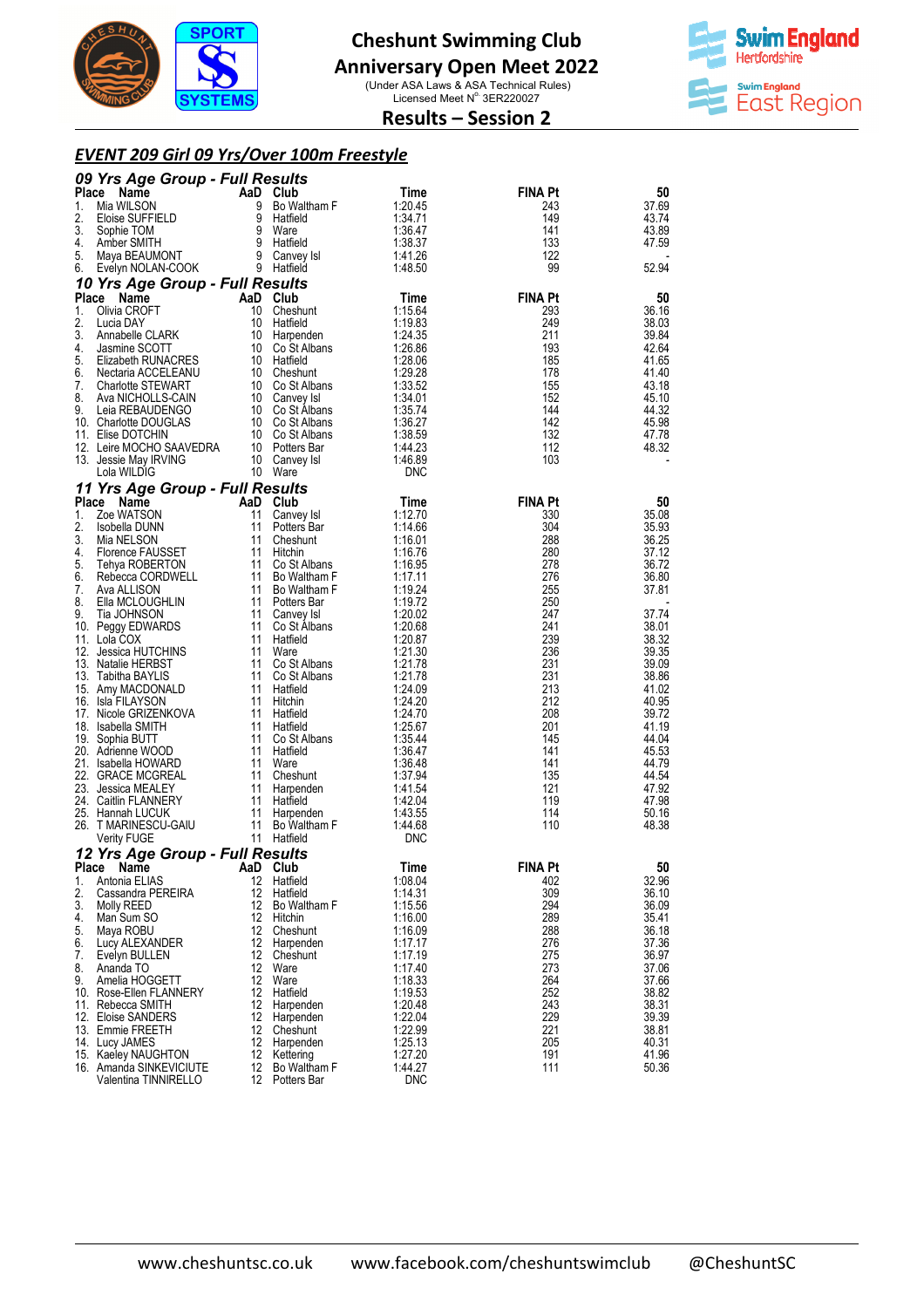

## **Anniversary Open Meet 2022**



|    |                                                    | <b>Results - Session 2</b> |                            |            |                |       |
|----|----------------------------------------------------|----------------------------|----------------------------|------------|----------------|-------|
|    | 13 Yrs Age Group - Full Results                    |                            |                            |            |                |       |
|    | Place<br>Name                                      |                            | AaD Club                   | Time       | <b>FINA Pt</b> | 50    |
| 1. | Honor BEVERSTOCK                                   |                            | 13 Hatfield                | 1:06.50    | 431            | 32.79 |
| 2. | Aksinia IVANOVA                                    |                            | 13 Potters Bar             | 1:08.74    | 390            | 33.35 |
| 3. | Isabel MULLINGS                                    |                            | 13 Cheshunt                | 1:09.56    | 376            | 32.81 |
| 4. | <b>Emily SHARP</b>                                 |                            | 13 Co St Albans            | 1:11.24    | 350            | 34.87 |
| 5. | Isla BLACK                                         |                            | 13 Co St Albans            | 1:11.27    | 350            | 34.68 |
| 6. | Grace MURPHY                                       |                            | 13 Bo Waltham F            | 1:11.64    | 345            | 35.25 |
| 7. | Wiktoria LASEK                                     |                            | 13 Potters Bar             | 1:12.05    | 339            | 33.95 |
| 8. | Fearne PEACH                                       |                            | 13 Canvey Isl              | 1:12.79    | 328            | 34.98 |
| 9. | Alicia EVANS                                       |                            | 13 Kettering               | 1:13.28    | 322            | 35.03 |
|    | 10. Alexandra PAPCIAK-WRON                         |                            | 13 Cheshunt                | 1:15.01    | 300            | 36.07 |
|    | 11. Matilda WALTER                                 |                            | 13 Royston                 | 1:16.90    | 279            | 36.84 |
|    | 12. Martha CLINCH                                  |                            | 13 Co <sup>St</sup> Albans | 1:17.80    | 269            | 36.24 |
|    | 13. Caroline SEDGWICK                              |                            | 13 Harpenden               | 1:18.20    | 265            | 37.52 |
|    | 14. Sofija TULUM                                   |                            | 13 Kettering               | 1:23.06    | 221            | 39.01 |
|    | 15. Lauren DALY                                    |                            | 13 Harpenden               | 1:27.29    | 190            | 41.47 |
|    | 16. Freya ARBER                                    |                            | 13 Canvey Isl              | 1:44.23    | 112            |       |
|    | 14 Yrs Age Group - Full Results                    |                            |                            |            |                |       |
|    | Place<br>Name                                      | AaD Club                   |                            | Time       | <b>FINA Pt</b> | 50    |
| 1. | Grace WINGHAM                                      | 14                         | Kettering                  | 1:00.66    | 568            | 29.22 |
| 2. | Jemima CROSS                                       | 14                         | Hitchin                    | 1:04.87    | 464            | 31.89 |
| 3. | Charlotte BRAKENBURY                               |                            | 14 Hitchin                 | 1:08.08    | 402            | 33.29 |
| 4. | Ava BLACK                                          |                            | 14 Co St Albans            | 1:08.28    | 398            | 32.95 |
| 5. | Chloe ALTON                                        |                            | 14 Potters Bar             | 1:08.66    | 392            | 33.78 |
| 6. | Annabelle TULETT                                   |                            | 14 Bo Waltham F            | 1:08.75    | 390            | 33.43 |
| 7. | Jasmine PEREIRA                                    |                            | 14 Hatfield                | 1:09.83    | 372            | 34.27 |
| 8. | Amy WRIGHT                                         |                            | 14 Bo Waltham F            | 1:10.43    | 363            | 34.71 |
| 9. | Tiana RASTI                                        |                            | 14 Potters Bar             | 1:11.25    | 350            | 34.58 |
|    | 10. Molly BARTUP                                   |                            | 14 Cheshunt                | 1:11.52    | 346            | 34.55 |
|    | 11. Darcey MCMULLINS                               |                            | 14 Cheshunt                | 1:12.16    | 337            | 34.53 |
|    | 12. Rose FAUSSET                                   |                            | 14 Hitchin                 | 1:12.98    | 326            | 35.10 |
|    | 13. India ROBINSON                                 |                            | 14 Hitchin                 | 1:13.30    | 322            | 35.61 |
|    | 14. Chloe TANNER                                   |                            | 14 Bo Waltham F            | 1:16.53    | 283            | 37.24 |
|    | 15. Aimee ALTON                                    |                            | 14 Potters Bar             | 1:21.72    | 232            | 39.78 |
|    |                                                    |                            |                            |            |                |       |
|    | 15 Yrs/Over Age Group - Full Results<br>Place Name | AaD Club                   |                            |            | <b>FINA Pt</b> |       |
|    |                                                    | 15                         |                            | Time       |                | 50    |
| 1. | Olivia RILEY                                       |                            | Hatfield                   | 1:04.97    | 462            | 31.46 |
| 2. | Kelly SANDERS                                      |                            | 34 Potters Bar             | 1:05.27    | 456<br>442     | 30.77 |
| 3. | Ella PEMBERTON                                     |                            | 16 Bo Waltham F            | 1:05.96    |                | 31.95 |
| 4. | Sophie CLARK                                       |                            | 17 Hitchin                 | 1:06.83    | 425            | 32.36 |
| 5. | Poppy REED                                         |                            | 15 Bo Waltham F            | 1:06.85    | 424            | 32.48 |
| 6. | Jasmine BRAKENBURY                                 |                            | 17 Hitchin                 | 1:07.30    | 416            | 31.92 |
| 7. | Sophie GREEN                                       |                            | 15 Hatfield                | 1:07.45    | 413            | 33.09 |
| 8. | Millie RICHARDSON                                  |                            | 15 Hatfield                | 1:07.48    | 412            | 32.43 |
| 9. | Charlotte CLARK                                    |                            | 17 Hitchin                 | 1:11.10    | 353            | 34.33 |
|    | 10. Polly MUNSON                                   |                            | 15 Cheshunt                | 1:12.25    | 336            | 33.43 |
|    | 11. B MACMILLAN GRIFFITHS                          |                            | 15 Bo Waltham F            | 1:13.33    | 321            | 35.32 |
|    | 12. Natalie BOLTON                                 |                            | 15 Ware                    | 1:13.90    | 314            | 35.66 |
|    | 13. Matilda HOLLINGSWORTH                          |                            | 15 Bo Waltham F            | 1:15.95    | 289            | 36.43 |
|    | 14. Lauren DENT                                    |                            | 15 Harpenden               | 1:22.12    | 229            | 37.67 |
|    | Ashlee WILLETT                                     |                            | 16 Cheshunt                | <b>DNC</b> |                |       |
|    | Evie THOMPSON                                      |                            | 16 Hitchin                 | <b>DNC</b> |                |       |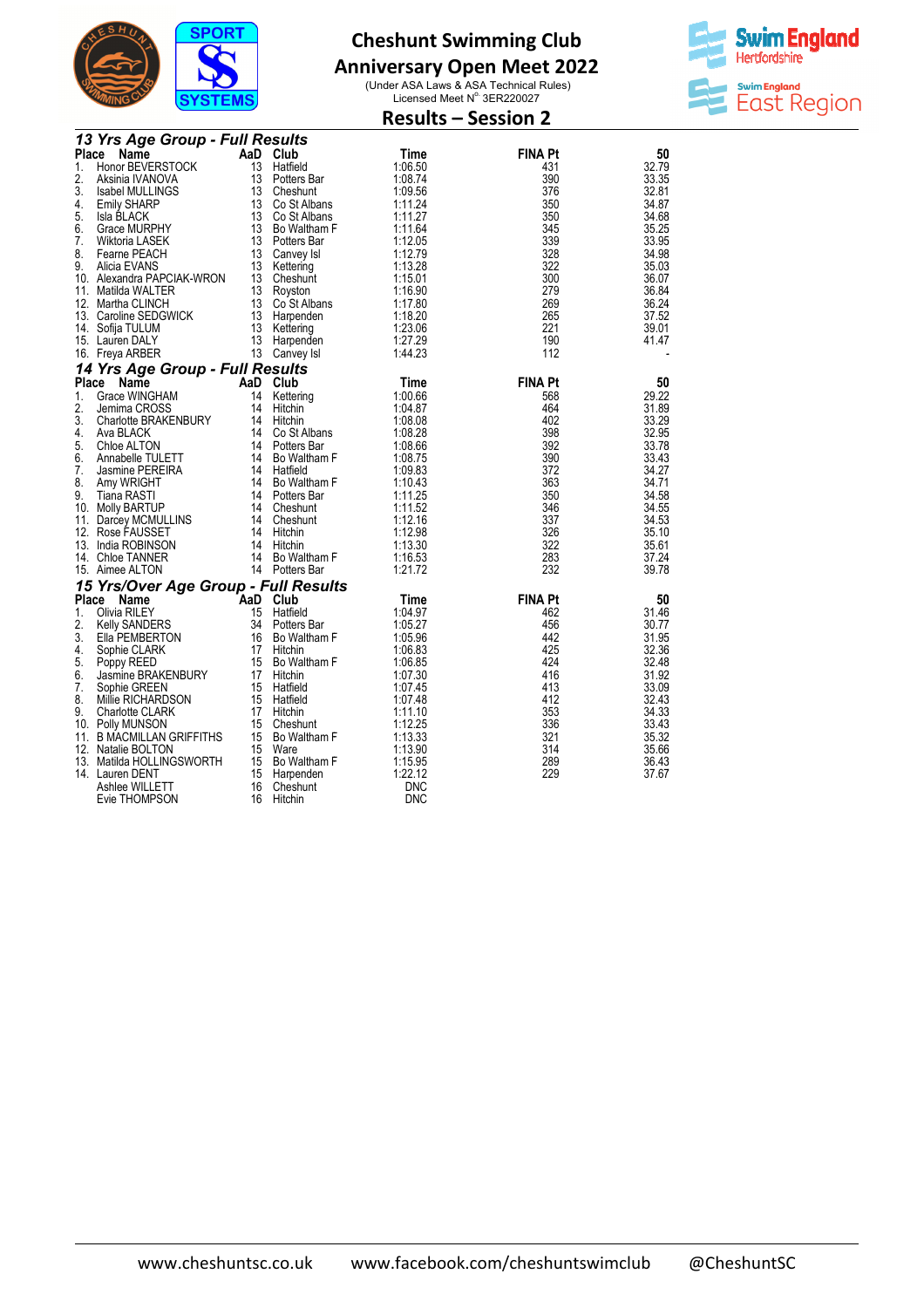

#### **Anniversary Open Meet 2022**

(Under ASA Laws & ASA Technical Rules)<br>Licensed Meet N° 3ER220027



#### **Results – Session 2**

#### *EVENT 210 Boy 09 Yrs/Over 100m Freestyle*

|          | 09 Yrs Age Group - Full Results             |          |                               |                       |                |                |
|----------|---------------------------------------------|----------|-------------------------------|-----------------------|----------------|----------------|
| Place    | Name                                        |          | AaD Club                      | Time                  | FINA Pt        | 50             |
| 1.       | Charles HALLAM                              | 9        | Harpenden                     | 1:31.95               | 116            | 43.03          |
| 2.       | Youer CHEN                                  | 9        | Potters Bar                   | 1:32.09               | 116            | 42.66          |
| 3.<br>4. | Lewis HALLAM<br>Austin STEVENSON            |          | 9 Harpenden<br>9 Canvey Isl   | 1:42.67<br>1:44.02    | 83<br>80       | 49.13<br>48.74 |
| 5.       | <b>FABIO GIAMBRONE</b>                      |          | 9 Cheshunt                    | 1:47.18               | 73             | 49.76          |
| 6.       | Benjamin WILLIAMS                           |          | 9 Hitchin                     | 1:59.28               | 53             | 55.98          |
|          | 10 Yrs Age Group - Full Results             |          |                               |                       |                |                |
|          | Place<br>Name                               |          | AaD Club                      | Time                  | <b>FINA Pt</b> | 50             |
| 1.       | Joseph BURNS                                |          | 10 Canvey Isl                 | 1:30.12               | 124            | 42.52          |
| 2.       | <b>Bill LAU</b>                             |          | 10 Co St Albans               | 1:30.97               | 120            | 43.35          |
| 3.       | Aaron RAWNSLEY<br>Ryan HORROCKS             | 10       | Harpenden<br>10 Co St Albans  | 1:44.52<br><b>DNC</b> | 79             | 48.81          |
|          | Benjamin KIRK                               |          | 10 Harpenden                  | <b>DNC</b>            |                |                |
|          | 11 Yrs Age Group - Full Results             |          |                               |                       |                |                |
| Place    | Name                                        |          | AaD Club                      | Time                  | <b>FINA Pt</b> | 50             |
| 1.       | Niccolo CAMILOTTI                           |          | 11 Hatfield                   | 1:05.64               | 320            | 31.90          |
| 2.       | Luigi GIAMBRONE                             | 11       | Cheshunt                      | 1:16.82               | 200            | 36.53          |
| 3.       | James HALLAM                                | 11       | Harpenden                     | 1:16.83               | 200            | 35.54          |
| 4.<br>5. | Nicolae ACCELEANU                           |          | 11 Cheshunt<br>11 Potters Bar | 1:18.35               | 188<br>166     | 36.78          |
| 6.       | Matthew LYNCH<br>Ewan THOMPSON              | 11       | Hitchin                       | 1:21.66<br>1:23.57    | 155            | 39.79<br>39.59 |
| 7.       | Harry GEORGE                                |          | 11 Hatfield                   | 1:26.12               | 142            | 40.40          |
| 8.       | Miles MCNIFF                                |          | 11 Hatfield                   | 1:27.03               | 137            | 40.24          |
| 9.       | Harry EARL                                  | 11       | Ware                          | 1:28.12               | 132            | 40.33          |
|          | 10. Daniel HILLMAN                          | 11       | Cheshunt                      | 1:31.92               | 116            | 43.49          |
|          | 11. Callum RICHARDS<br>12. Alexandru IERINA | 11       | 11 Harpenden<br>Kettering     | 1:34.94<br>1:39.27    | 106<br>92      | 44.21<br>44.34 |
|          | 13. Ryan DOYLE                              |          | 11 Kettering                  | 1:41.74               | 86             | 47.30          |
|          | 12 Yrs Age Group - Full Results             |          |                               |                       |                |                |
| Place    | Name                                        |          | AaD Club                      | Time                  | <b>FINA Pt</b> | 50             |
| 1.       | Ashton BLAKE                                | 12       | Canvey Isl                    | 1:05.51               | 322            | 31.00          |
| 2.       | Finlay UNDERWOOD                            |          | 12 Kettering                  | 1:07.89               | 290            | 32.72          |
| 3.       | Henry MARTIN                                |          | 12 Hatfield                   | 1:10.62               | 257            | 34.24          |
| 4.<br>5. | Fraser MACDONALD<br>Mikhail ZHARINOV        |          | 12 Hatfield<br>12 Hitchin     | 1:11.05<br>1:13.96    | 253<br>224     | 33.87<br>34.28 |
| 6.       | Ryan WIMPENNY                               |          | 12 Cheshunt                   | 1:16.67               | 201            | 36.26          |
| 7.       | <b>Riley GUNN</b>                           |          | 12 Canvey Isl                 | 1:17.63               | 194            | 36.60          |
| 8.       | Rafi FOREMAN                                |          | 12 Potters Bar                | 1:18.04               | 190            | 37.24          |
| 9.       | Zachary BAIL                                |          | 12 Hitchin                    | 1:21.47               | 167            | 37.75          |
|          | 10. Samuel LAWRENCE<br>11. Frankie FRANCIS  |          | 12 Cheshunt<br>12 Harpenden   | 1:23.68<br>1:27.33    | 154<br>136     | 39.65<br>42.24 |
|          | 12. Tai SIVANATHAN                          |          | 12 Potters Bar                | 1:27.85               | 133            | 39.23          |
|          | 13. JAMES BRUNTON                           |          | 12 Cheshunt                   | 1:36.35               | 101            | 44.95          |
|          | 13 Yrs Age Group - Full Results             |          |                               |                       |                |                |
| Place    | Name                                        |          | AaD Club                      | Time                  | <b>FINA Pt</b> | 50             |
| 1.       | Amir ZAHOUANI                               |          | 13 Bo Waltham F               | 1:04.94               | 331            | 31.72          |
| 2.       | <b>Billy CYL</b>                            |          | 13 Ware                       | 1:05.20               | 327            | 31.07          |
| 3.<br>4. | Joe GRINNAL<br>Rocco TINNIRELLO             |          | 13 Hitchin<br>13 Potters Bar  | 1:06.15<br>1:06.51    | 313<br>308     | 31.89          |
| 5.       | Luke PEMBERTON                              |          | 13 Bo Waltham F               | 1:07.83               | 290            | 33.03          |
| 6.       | Alexander MORDENTI                          |          | 13 Potters Bar                | 1:09.18               | 274            | 33.19          |
| 7.       | Alexey PARILOV                              |          | 13 Cheshunt                   | 1:15.04               | 214            | 36.24          |
| 8.       | Henry THOMAS                                | 13       | Royston                       | 1:19.79               | 178            | 37.70          |
| 9.       | Adam MEALEY<br>10. Nelson COX               | 13<br>13 | Harpenden<br>Ware             | 1:23.78<br>1:25.15    | 154<br>147     | 39.81<br>40.24 |
|          | 11. Samuel BLOTT                            | 13       | Hitchin                       | 1:32.66               | 114            | 43.18          |
|          | 14 Yrs Age Group - Full Results             |          |                               |                       |                |                |
| Place    | Name                                        |          | AaD Club                      | Time                  | FINA Pt        | 50             |
| 1.       | Daniel WILLIAMS                             | 14       | Hatfield                      | 1:01.38               | 392            | 29.46          |
| 2.       | Samuel BARNETT                              | 14       | Potters Bar                   | 1:01.97               | 381            |                |
| 3.       | Daniel DOYLE                                | 14       | Kettering                     | 1:03.71               | 350            | 30.78          |
| 4.       | Alexander BALL                              | 14<br>14 | Potters Bar                   | 1:06.47               | 309            | 32.34          |
| 5.<br>6. | R HIOTIS- SKLAVENITIS<br>Alfie BULLOCK      | 14       | Hatfield<br>Cheshunt          | 1:06.56<br>1:06.61    | 307<br>307     | 32.32<br>32.22 |
| 7.       | <b>Jack CALCUTT</b>                         | 14       | Hitchin                       | 1:08.46               | 282            | 32.27          |
| 8.       | Zane FROST                                  | 14       | Canvey Isl                    | 1:10.38               | 260            | 33.91          |
| 9.       | Zhuoer CHEN                                 | 14       | Potters Bar                   | 1:15.51               | 210            | 35.96          |
|          | Toby MARTIN                                 | 14       | Harpenden                     | <b>DNC</b>            |                |                |